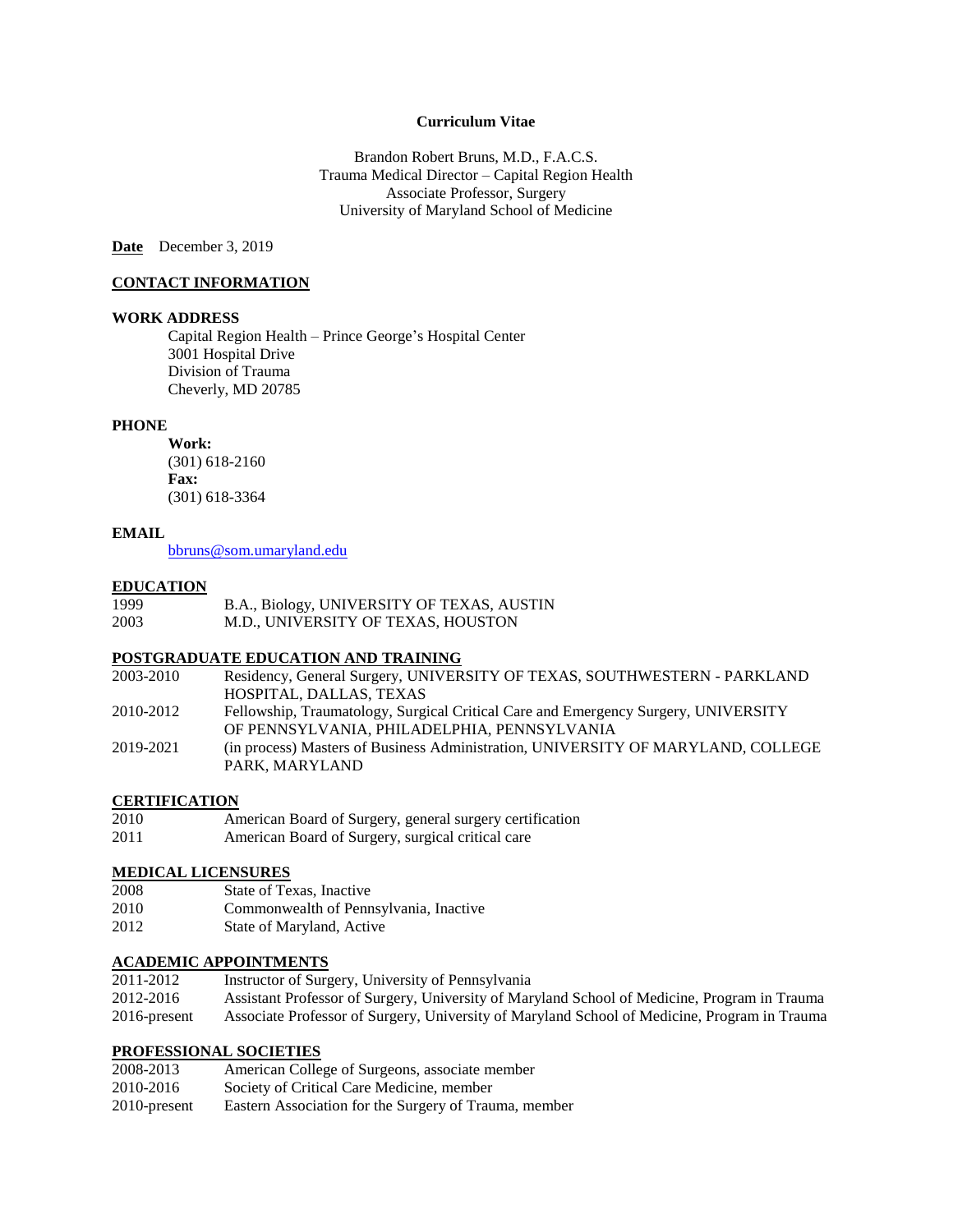| $2012$ -present | Parkland Surgical Society, member                      |
|-----------------|--------------------------------------------------------|
| $2013$ -present | American College of Surgeons, fellow                   |
| 2013-2018       | Association for Academic Surgery, member               |
| 2015-present    | Southwestern Surgical Congress, member                 |
| 2016-present    | American Association for the Surgery of Trauma, member |

### **HONORS AND AWARDS**

| 2007 | Best Basic Science Paper. Surgical Research Forum; University of Texas, Southwestern.                                                                                                                                                                |
|------|------------------------------------------------------------------------------------------------------------------------------------------------------------------------------------------------------------------------------------------------------|
| 2007 | Travel Award. Shock Society Annual Meeting.                                                                                                                                                                                                          |
| 2014 | Trauma Attending of the Year; R Adams Cowley Shock Trauma Center.                                                                                                                                                                                    |
| 2014 | Scholarship Recipient to attend the GRADE Workshop. Eastern Association for the Surgery of<br>Trauma.                                                                                                                                                |
| 2016 | Shock Trauma Hero Award. R Adams Cowley Shock Trauma Center Gala                                                                                                                                                                                     |
| 2017 | Eastern Association for the Surgery of Trauma. Emergency General Surgery Papers That Should<br>Have Changed Your Practice:                                                                                                                           |
|      | Bruns, BR; Tesoriero, RB; Narayan, M; O'Meara, L; Lauerman, MH; Eaton, B; Scalea, TM;<br>Diaz, JJ. Acute Care Surgery and Emergency General Surgery: Addition by Subtraction. The<br>Journal of Trauma and Acute Care Surgery. 2016 Jul;81(1):131-6. |
| 2018 | Surgical Critical Care Program Directors Society (SCCPDS) "Excellence in Research" Honorable<br>Mention Award: Howley, I; Bruns, BR. Wound Complications After Closing The Open Abdomen<br>In Emergency General Surgery.                             |
| 2019 | Teacher of the Year; R Adams Cowley Shock Trauma Center. Acute Care Surgery Fellowship.                                                                                                                                                              |

# **CLINICAL ACTIVITIES**

2012-2019 University of Maryland Medical Center / R Adams Cowley Shock Trauma Center

- Emergency General Surgery (approximately 20 weeks annually)
	- o Quaternary referral center for complex gastrointestinal disease in Maryland
	- o Complex re-operative abdominal surgery / surgical rescue
	- o Complex pancreatitis management including Video Assisted Retroperitoneal **Dissection**
	- o Daily rounding on acute and critically ill patients
	- o Lead the Quality Program for the division
- Trauma Surgery (approximately 20 weeks annually)
	- o Primary adult resource center for traumatic injury in Maryland
	- o Approximately 8,000 total patient encounters annually
	- o Medical Director of Shock Trauma Acute Care Unit
	- o Daily rounding on acute and critically ill patient

2019-present Capital Region Health. Prince George's Hospital Center.

- Acute Care Surgery (approximately 48 weeks annually)
	- o Serve as Trauma Medical Director overseeing 3700 trauma admissions per year
	- o Direct the care of trauma and emergency general surgery teams
	- o Daily rounding on trauma, emergency general surgery, and surgical critical care patients
	- o Direct all quality and performance improvement initiatives for the program

# **ADMINISTRATIVE SERVICE**

**Institutional – Shock Trauma / UMMC**

| 2012-2014 | Physician Representative, General Surgery Quality Group, University of Maryland Medical |
|-----------|-----------------------------------------------------------------------------------------|
|           | Center.                                                                                 |

- 2012-2016 Physician Representative, Shock Trauma Center Patient Family Centered Care Council
- 2013-2019 Medical Director, Shock Trauma Acute Care Nursing Unit
- 2013-2019 Physician Representative, Shock Trauma Oversight Committee
- 2014 2015 Elected voting member-at-large, Medical Executive Committee, University of Maryland Medical Center.
- 2015-2019 Member, Shock Trauma Center Research Committee Board
- 2015-2019 Co-Director, Shock Trauma Fellowship Research Program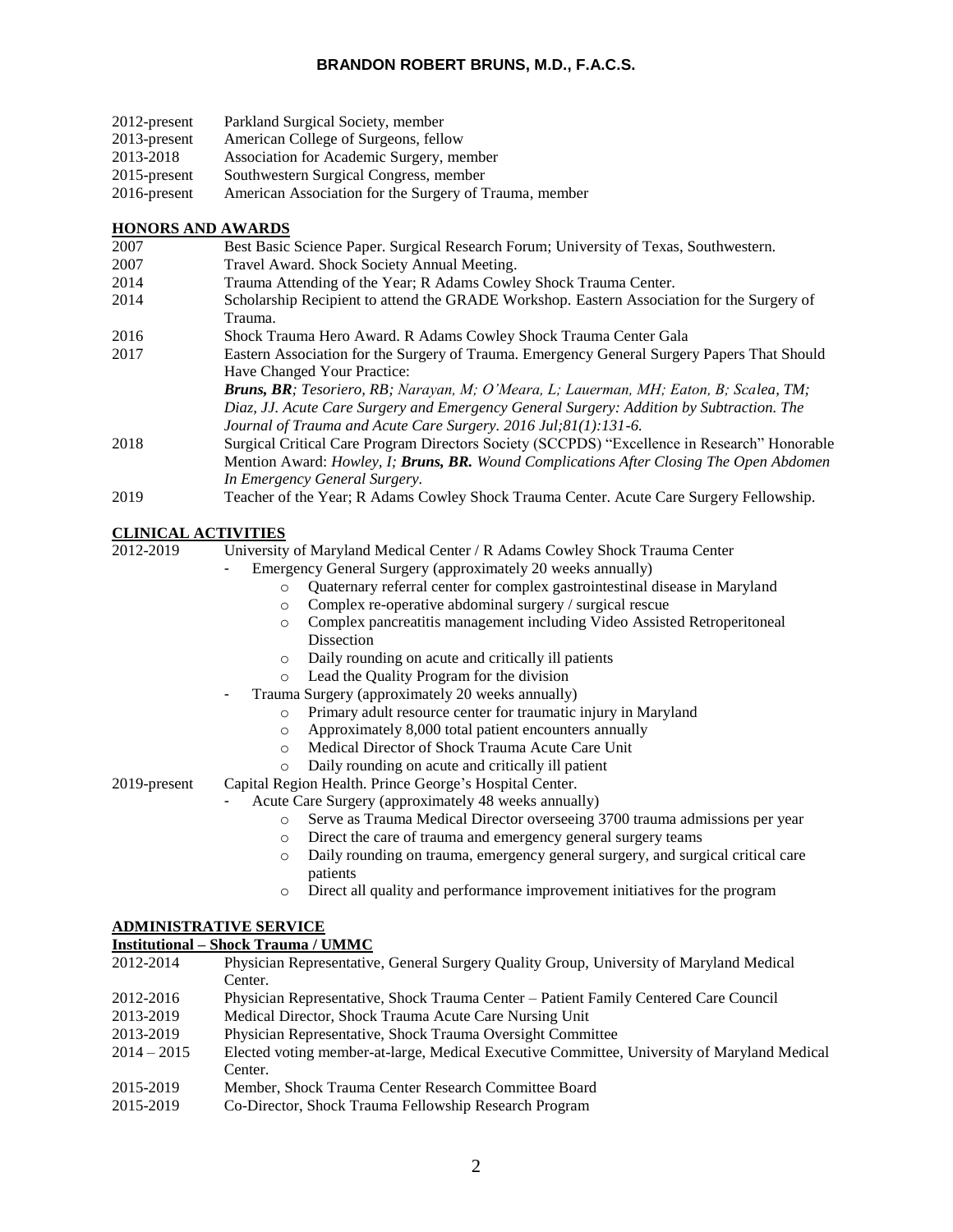| 2015          | Member of Shock Trauma Center Perioperative Antibiotic Task Force                                                                                            |
|---------------|--------------------------------------------------------------------------------------------------------------------------------------------------------------|
| 2015-2019     | Shock Trauma Center Representative to the Venous Thromboembolism Steering Committee,<br>University of Maryland Medical Center.                               |
| 2015-2019     | Shock Trauma Center Representative to the Pharmacy and Therapeutics Committee, University of<br>Maryland Medical Center.                                     |
| 2016-2019     | Council for Hospital and Ambulatory Patient Safety (CHAPS), University of Maryland Medical<br>Center.                                                        |
| Dec. 1, 2016  | General Surgery Interviews. University of Maryland School of Medicine. 5 contact hours, 8<br>prospective residents.                                          |
| Dec. 16, 2016 | General Surgery Interviews. University of Maryland School of Medicine. 5 contact hours, 8<br>prospective residents.                                          |
| 2016-2019     | Acute Care Emergency Surgery Service, Quality Surgeon and Chair of the Acute Care Emergency<br>Surgery Quality Group, University of Maryland Medical Center. |
| 2017-2019     | Acute Care Emergency Surgery representative to the Surgical Quality and Safety Council,<br>University of Maryland Medical Center.                            |
| 2017-2018     | Chair, Terminology Committee, Surgical Quality and Safety Council, University of Maryland<br>Medical Center.                                                 |
| 2017-2019     | Scientific member of the Institutional Review Board. University of Maryland, Baltimore<br>Professional Schools.                                              |
| 2018-2019     | Member, Shock Trauma Center Operating Room Committee, University of Maryland Medical<br>Center.                                                              |
| 2019-2021     | Elected at-large member, Shock Trauma Association, P.A. Board of Directors.                                                                                  |

# **Institutional – Capital Region Health / Prince George's Hospital Center**

| 2019-present    | Trauma Medical Director, Capital Region Health / Prince George's Hospital Center              |
|-----------------|-----------------------------------------------------------------------------------------------|
| $2019$ -present | Member, Shock Trauma Center Finance Committee, University of Maryland Medical Center.         |
| $2019$ -present | Chair, Prince George's Hospital Center / Capital Region Health, Trauma Peer Review Committee. |
| $2019$ -present | Member, Prince George's Hospital Center / Capital Region Health, Hospital Throughput          |
|                 | Committee.                                                                                    |
| 2019-present    | Member, Prince George's Hospital Center / Capital Region Health, Medical Executive Committee  |
| 2019-present    | Member, Prince George's Hospital Center / Capital Region Health, Operating Room Committee     |
| 2019-present    | Member, Prince George's Hospital Center / Capital Region Health, Clinical Resource            |
|                 | Management Oversight Committee                                                                |

# **Local, National and International**

# **Moderator Sessions**

| 2015 | Moderator, Trauma "Quick Shot" Presentations, Academic Surgical Congress.                     |
|------|-----------------------------------------------------------------------------------------------|
| 2017 | Discussant, American Association for the Surgery of Trauma Annual Meeting.                    |
|      | Interrupted Versus Continuous Fascial Closure In Patients Undergoing Emergent Laparotomies: A |
|      | Randomized Controlled Trial. Presenter: Marc de Moya, M.D.                                    |
| 2018 | Discussant, American Association for the Surgery of Trauma Annual Meeting.                    |
|      | The Acute Abdomen: Faster and Safer with Acute Care Surgery. Presenter: David Jeffcoach, M.D. |

# **Journal Reviews**

- 2011 **World Journal of Surgery (1 review)**<br>2012 **Scandinavian Journal of Trauma, Res**
- Scandinavian Journal of Trauma, Resuscitation and Emergency Medicine (1 review)
- 2015 Injury (1 review)
- 2015 European Journal of Trauma and Emergency Surgery (1 review)
- 2015 Trauma (1 review)
- 2016 European Journal of Trauma and Emergency Surgery (5 reviews)
- 2016 Injury (1 review)
- 2017 European Journal of Trauma and Emergency Surgery (6 reviews)
- 2017 **Annals of Surgery (1 review)**<br>2017 **Langenbeck's Archives of Surger**
- 2017 Langenbeck's Archives of Surgery (1 review)<br>2017 Surgical Innovations (1 review)
- Surgical Innovations  $(1$  review)
- 2017 Journal of the American College of Surgeons (1 review)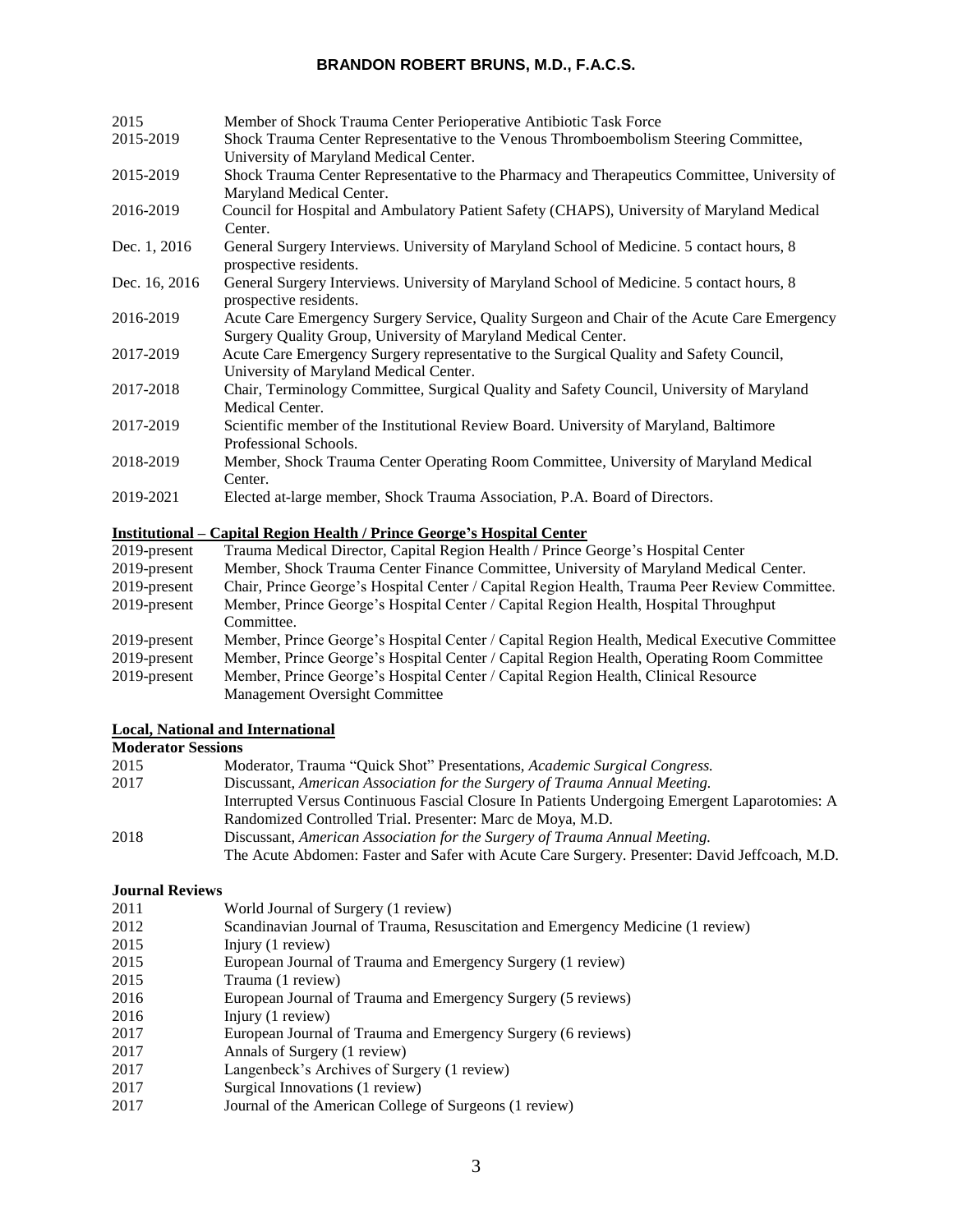| 2017                       | The Journal of Trauma and Acute Care Surgery (1 review)                                                                                                                            |
|----------------------------|------------------------------------------------------------------------------------------------------------------------------------------------------------------------------------|
| 2018                       | American College of Surgeons Case Reviews in Surgery (3 reviews)                                                                                                                   |
| 2018                       | European Journal of Trauma and Emergency Surgery (5 reviews)                                                                                                                       |
| 2019                       | American College of Surgeons Case Reviews in Surgery (1 review)                                                                                                                    |
| 2019                       | European Journal of Trauma and Emergency Surgery (3 reviews)                                                                                                                       |
| 2019                       | The Journal of Surgical Research (1 review)                                                                                                                                        |
| 2019                       | The Journal of Trauma and Acute Care Surgery (1 review)                                                                                                                            |
| <b>Committee Positions</b> |                                                                                                                                                                                    |
| 2014-2015                  | Member, Acute Care Surgery Ad Hoc Committee, Eastern Association for the Surgery of Trauma                                                                                         |
| 2015-2016                  | Acute Care Surgery Practice Management Guideline Representative to the Acute Care Surgery<br>Committee, Eastern Association for the Surgery of Trauma                              |
| 2016                       | Creator, Emergency General Surgery Landmark Studies, Pancreatitis and Acute Mesenteric<br>Ischemia, Eastern Association for the Surgery of Trauma                                  |
| 2015-2017                  | Section Member, Emergency General Surgery Section Committee, Eastern Association for the<br>Surgery of Trauma                                                                      |
| 2017-2020                  | Section Member, Multicenter Trials Committee, Eastern Association for the Surgery of Trauma                                                                                        |
| 2017-present               | Section Member, Multicenter Trials Committee, Southwestern Surgical Congress                                                                                                       |
| 2017-2020                  | Committee Member, Multi-Institutional Trials Committee, American Association for the Surgery<br>of Trauma                                                                          |
| 2018-2019                  | Co-chair, Assessment and Research Work Group, Equity, Quality, and Inclusion in Trauma<br>Surgery Practice Ad Hoc Task Force, <i>Eastern Association for the Surgery of Trauma</i> |
| 2018-2021                  | Section Member, Equity, Quality, and Inclusion in Trauma Surgery Practice Ad Hoc Task Force,<br>Eastern Association for the Surgery of Trauma                                      |
| 2019-2022                  | Section Member, Healthcare Economics Committee, American Association for the Surgery of<br><b>Trauma</b>                                                                           |
| 2019                       | Prince George's Hospital Center / Capital Region Health Representative, TraumaNet Maryland                                                                                         |
| Media                      |                                                                                                                                                                                    |
| 2016                       | Appearances on the Discovery Life docudrama, "Shock Trauma, Edge of Life"                                                                                                          |
|                            | Episode 1, air date 1/1/2016: <i>Emergency C-Section</i> . 30 minutes.<br>$\circ$                                                                                                  |
|                            | Episode 3, air date 1/15/2016: Lives on the Line. 30 minutes.<br>$\circ$                                                                                                           |
|                            | Episode 6, air date 2/12/2016: Collision Course. 30 minutes.<br>$\Omega$                                                                                                           |
| Jan 11, 2016               | "Midday with Shelia Kast". WYPR, National Public Radio, Baltimore Affiliate (interview).<br>Inside Shock Trauma. 1-hour.<br>$\Omega$                                               |
| Sep 2017                   | Featured Speaker on the continuing medical education program EmedHome EMCast,<br>http://www.emedhomecom/cme_emcast_list.cfm, hosted by Amal Mattu, M.D.                            |

# **VOLUNTEER SERVICE**<br>Nov 2016 Project Fe

Nov 2016 Project Feast, University of Maryland School of Medicine. 5 volunteer hours. Turkey baking for homeless residents in West Baltimore.

# **TEACHING SERVICE**

# **Student Teaching**

| 2012-present | Attending, Emergency General Surgery service (clinical teaching)                      |
|--------------|---------------------------------------------------------------------------------------|
|              | $3rd$ year surgical rotation – 2-3 medical students per rotation (> 40 contact hours) |
|              | $4th$ year sub-internships – 1 student per month (> 40 contact hours)                 |
| 2012-present | Attending, Trauma service (clinical teaching)                                         |
|              | $3rd$ year surgical rotation – 2-3 medical students per rotation (>40 contact hours)  |
|              | $4th$ year sub-internships $-$ <1 student per month (>20 contact hours)               |
| 2014         | Lecturer, "General Surgery Boot Camp" lecture series.                                 |
|              | Abdominal Compartment Syndrome                                                        |
|              | 15 students (1 contact hour)                                                          |
| 2014         | Preceptor, "General Surgery Boot Camp" cadaveric dissection lab.                      |
|              | 15 students (2 contact hours)                                                         |

o *Blunt Cerebrovascular Injuries*. 1-hour.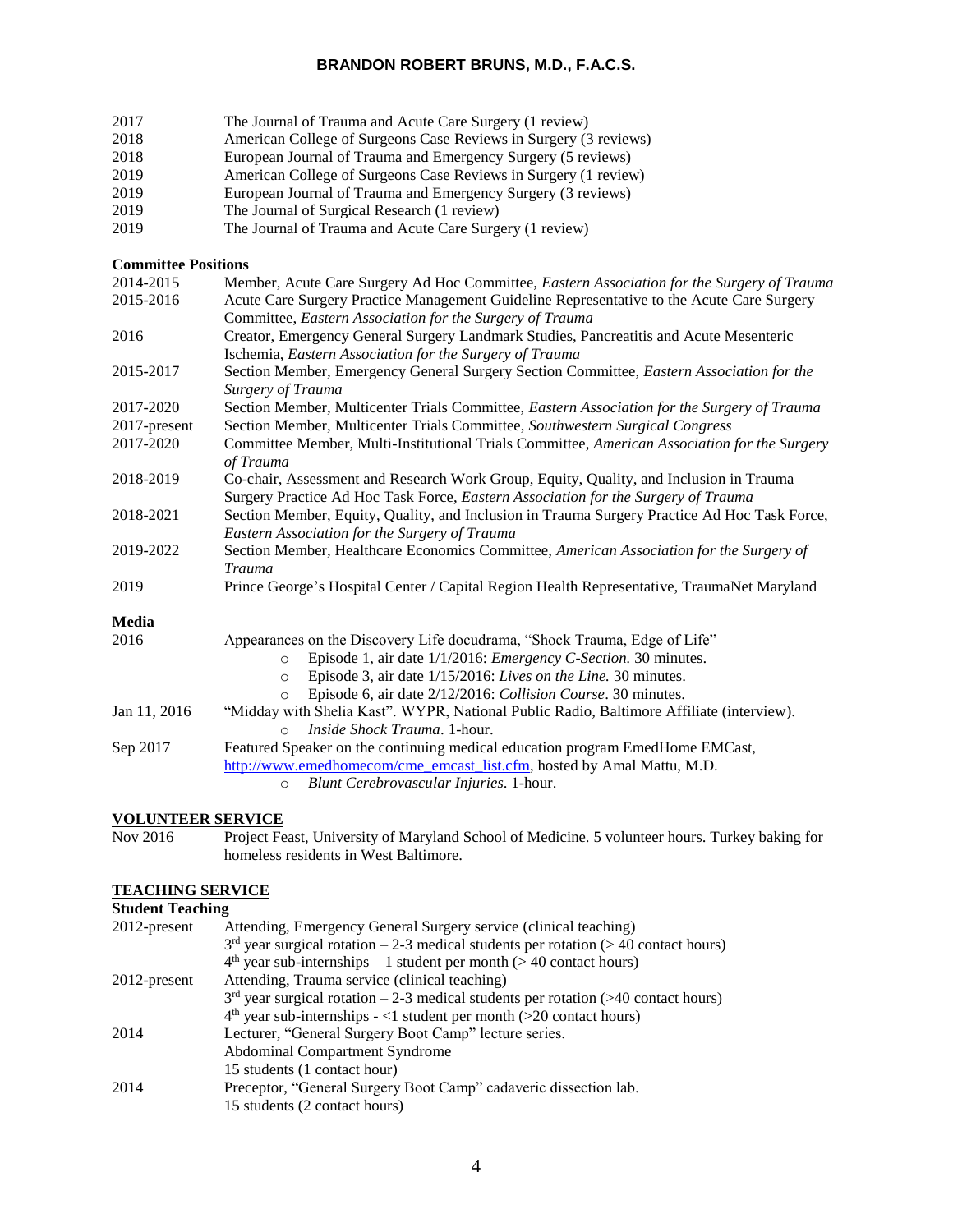- 2015 Judge for 38th Annual Medical Student Research Day. University of Maryland School of Medicine. 2015 Preceptor, Abdominal Examination Workshop, Introduction to Clinical Medicine II 20 students (2 contact hours) 2017 Lecturer, "General Surgery Boot Camp" lecture series.
- Surgical Cases in Trauma and Emergency General Surgery & Quality Metrics in General Surgery 10 students (2 contact hours)

# **Student Mentoring**

| 2014 | Elena Grill. University of Pennsylvania research fellow (admitted to University of Maryland    |
|------|------------------------------------------------------------------------------------------------|
|      | Medical School, Class of 2018).                                                                |
|      | Organizer and mentor of trauma call shadow experience $(5$ contact hours)                      |
| 2016 | Speaker, University of Maryland School of Medicine Trauma Interest Group. "So you want to be a |
|      | Trauma Surgeon?" (1 contact hour, roughly 50 students)                                         |
| 2017 | Speaker, University of Maryland School of Medicine "General Surgery Boot Camp" Group.          |
|      | "Surgical Quality" (1 contact hour, 25 students)                                               |
| 2017 | Speaker, University of Maryland School of Medicine Trauma Interest Group. "So you want to be a |
|      | Trauma Surgeon?" (1 contact hour, roughly 75 students)                                         |
| 2018 | Speaker, University of Maryland School of Medicine "General Surgery Boot Camp" Group.          |
|      | "Surgical Quality" (1 contact hour, 25 students)                                               |
|      |                                                                                                |

# **Resident Teaching**

| $2012$ -present | Attending, Emergency General Surgery service (clinical teaching)                     |
|-----------------|--------------------------------------------------------------------------------------|
|                 | Roughly 6 residents per rotation (>60 contact hours)                                 |
| 2012-present    | Attending, Trauma service (clinical teaching)                                        |
|                 | Roughly 8 residents per rotation (>60 contact hours)                                 |
| 2013-present    | University of Maryland general surgery residency, roughly 25 residents per session   |
|                 | Case Presentations (2 contact hours)                                                 |
| 2014            | University of Maryland general surgery residency, roughly 25 residents               |
|                 | Management of Mesenteric Ischemia and Case Presentations (2 contact hours)           |
| 2015            | University of Maryland general surgery residency, 4 residents                        |
|                 | Mock oral board examiner (4 contact hours)                                           |
| 2016            | University of Maryland general surgery residency, 4 residents                        |
|                 | Mock oral board examiner (4 contact hours)                                           |
| 2017            | University of Maryland general surgery residency, 20 residents                       |
|                 | Lecture, "Burn Care", (1 contact hour)                                               |
| 2017            | University of Maryland general surgery ICU School, 10 residents                      |
|                 | Lecture, "Hemorrhage and Transfusion", (1 contact hour)                              |
| 2018            | University of Maryland general surgery residency, 40 residents                       |
|                 | Lecture, "Burn Care", (1 contact hour)                                               |
| 2018            | University of Maryland general surgery ICU School, 10 residents                      |
|                 | Lecture, "The Basics of Shock Trauma", (1 contact hour)                              |
| 2019            | University of Maryland general surgery residency & Association of Women Surgeons, 25 |
|                 | residents                                                                            |
|                 | Facilitator, Optimization of your CV and Professional Networking, (2 contact hours)  |
| 2019            | University of Maryland general surgery residency, 40 residents                       |
|                 | Journal Club, Trauma Resuscitation (PROPPR) (1 contact hour)                         |

# **Resident Mentoring**

| 2013-2016 | Sarwat Ahmad – served as senior author on her presentation at the Academic Surgical Congress                |
|-----------|-------------------------------------------------------------------------------------------------------------|
|           | 2015. Prospective Analysis of Mortality in Non-Trauma Patient Managed with an Open Abdomen.                 |
| 2013-2016 | Adriana Laser – served as mentor on her presentation at the Academic Surgical Congress 2015                 |
|           | and the subsequent publication in <i>Surgery</i> . Initial Screening Test for Blunt Cerebrovascular Injury: |
|           | Validity Assessment of Whole-Body CT.                                                                       |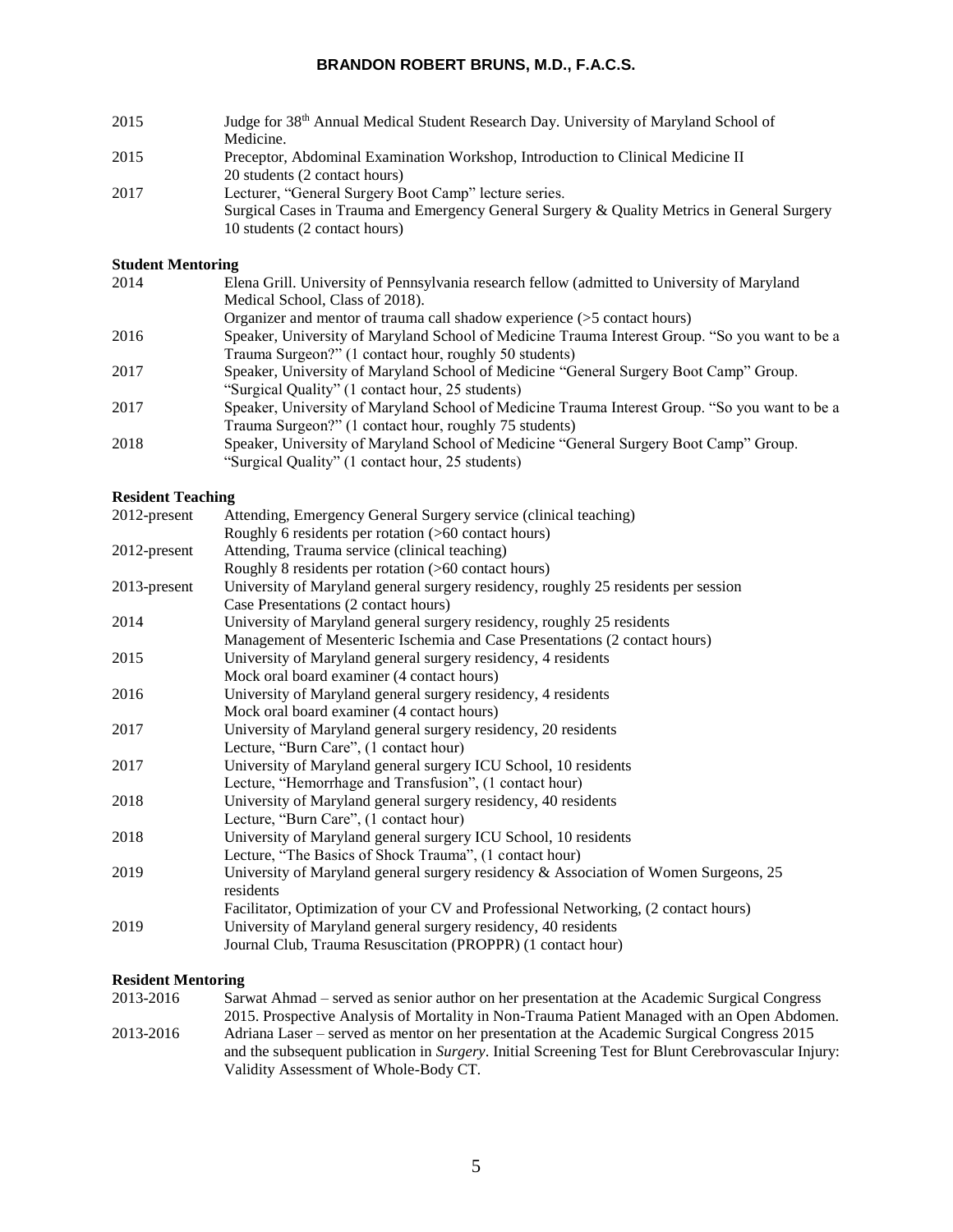| $2017$ -present | Brittany Aicher – serving as mentor on her multicenter trial sponsored by the Eastern Association |
|-----------------|---------------------------------------------------------------------------------------------------|
|                 | for the Surgery of Trauma examining ileocolic resection after emergency general surgical          |
|                 | operations. Accepted for oral presentation – EAST 2020.                                           |

#### **Physician Teaching**

| 2011          | Course Instructor - Definitive Surgical Trauma Care Course - International Association for |
|---------------|--------------------------------------------------------------------------------------------|
|               | Trauma Surgery and Intensive Care. Course Director: Salvador Navarro                       |
| 2016          | June 10. Advanced Trauma Life Support – Head Trauma – 40min lecture – Head and Neck        |
|               | Management Skill Station $-2.5$ contact hours: 20 students.                                |
| 2016          | June 23. Advanced Trauma Life Support – Head Trauma – 40min lecture – Head and Neck        |
|               | Management Skill Station $-2.5$ contact hours: 20 students.                                |
| Jan. 18, 2017 | Lecture. Penetrating Neck Injuries. 60-min lecture. R Adams Cowley Shock Trauma Center     |
|               | Critical Care Fellows Lecture Series.                                                      |
|               |                                                                                            |

## **Advanced Practitioner Mentoring**

| 2013-2017 | Lindsay O'Meara – served as senior author on her presentation at the Southwestern Surgical       |
|-----------|--------------------------------------------------------------------------------------------------|
|           | Society 2015 and the subsequent publication in American Journal of Surgery. Outcomes of          |
|           | Primary Fascial Closure after Open Abdomen for Non-Trauma Emergency General Surgery.             |
| 2017-2018 | Barbara Eaton – served as senior author on her presentation at the Southwestern Surgical Society |
|           | 2018. The Impact of Advanced Practice Providers on the Surgical Resident Experience: Agree to    |
|           | Disagree?                                                                                        |
| 2018-2019 | Barbara Eaton – served as senior author on her presentation at the Southwestern Surgical Society |
|           | 2019. Service-Based Advanced Practice Providers: The Surgeon's Perspective.                      |

#### **Grants**

# **Active Grants**

| mure grand                                       |                                                                                                                                                                                                                                                                                                                                                       |
|--------------------------------------------------|-------------------------------------------------------------------------------------------------------------------------------------------------------------------------------------------------------------------------------------------------------------------------------------------------------------------------------------------------------|
| 09/01/2016-/8/31/2020                            | $(Co-Inv, Site PI, 2\%; PI – Eve Carlson, Ph.D.)$<br>"Development of a Risk Factor Screen for Mental Health Problems after Sudden Illness<br>or Injury."<br>NIH R01 MD012273-01<br>Total Direct Costs: \$526,748<br>Coordinate and supervise local enrollment and educate research coordinators and medical<br>staff for this three-site project.     |
| 11/01/2017-10/31/2019                            | (Co-Inv, Site PI, 1%; PI – Margaret Knudson, M.D.)<br>"Consortium of Leaders in the Study of Traumatic Thromboembolism. CLOTT I and<br>CLOTT II"<br>National Trauma Institute<br>Total Direct Costs: \$250,000<br>Coordinate and supervise local enrollment and educate research coordinators and medical<br>staff for this multi-site collaboration. |
| <b>Completed Grants</b><br>07/01/2006-06/30/2008 | <b>CORE Laboratory Post-Doctoral Research Fellow</b>                                                                                                                                                                                                                                                                                                  |

# UNIVERSITY OF TEXAS, SOUTHWESTERN NIH T32 Training Grant Director: Jureta Horton, PhD Co-Director: Deborah Carlson, PhD

#### **PUBLICATIONS**

# **Peer-reviewed Journal Articles**

1. **Bruns, B**; Lindsey, M; Rowe, K; Brown, S; Minei, JP; Gentilello, LM; Shafi, S*.* Hemoglobin Drops Within Minutes of Injuries and Predicts Need for an Intervention to Stop Hemorrhage. *The Journal of Trauma, Injury, Infection, and Critical Care.* 2007. Aug;63(2):312-315.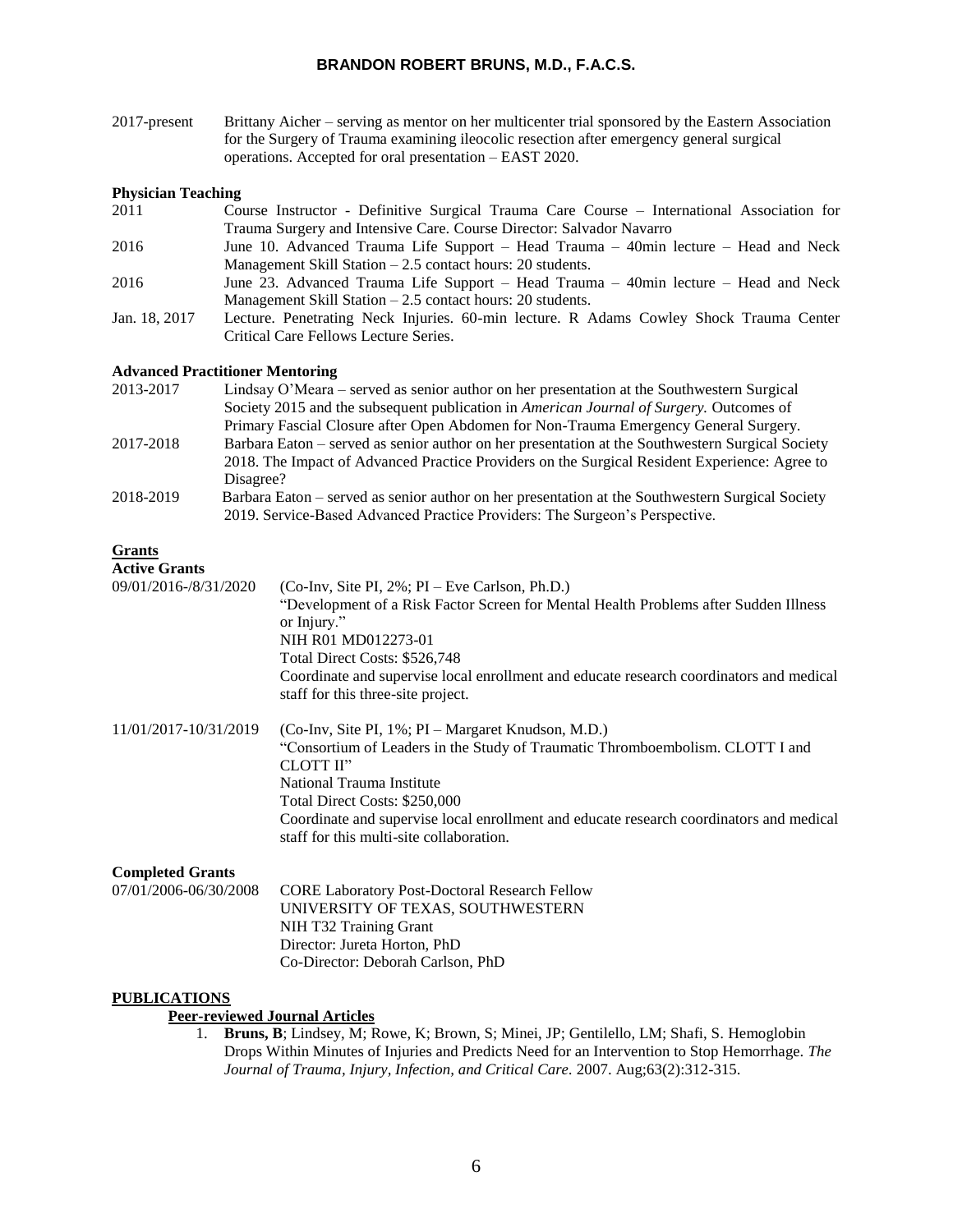- 2. **Bruns, B**; Maass, D; Barber, R; Horton, J; Carlson, D. Alterations in the Cardiac Inflammatory Response to Burn Trauma in Mice Lacking a Functional Toll-like Receptor 4 Gene. *Shock.* 2008. Dec: 30(6): 740-746.
- 3. **Bruns, B**; Gentilello, L; Elliott, A; Shafi, S. Pre-hospital Hypotension Redefined. *The Journal of Trauma, Injury, Infection, and Critical Care.* 2008. Dec;65(6):1217-1221.
- 4. Friese, RS; **Bruns, B**; Sinton CM. Sleep Deprivation after Septic Insult Increases Mortality Independent of Age. *The Journal of Trauma, Injury, Infection, and Critical Care.* 2009. Jan;66(1)50-54.
- 5. Naylor, RA; Hollett, LA; Valentine, RJ; Mitchell, IC; Bowling, MW; Ma, AM; Dineen, SP; **Bruns, BR**; Scott, DJ. Can Medical Students Achieve Skills Proficiency Through Simulation Training? *American Journal of Surgery*. 2009. Aug;198(2):277-282.
- 6. Moore, FO; Goslar, PW; Coimbra, R; Velmahos, G; Brown, CV; Coopwood, TB; Lottenberg, L; Phelan, HA; **Bruns, BR**; Sherck, JP, Norwood, SH, Barnes, SL; Matthews, MR; Hoff, WS; de Moya, MA; Bansal, V; Hu, CK; Karmy-Jones, RC; Vinces, F; Pembaur, K; Notrica, DM; Haan, JM. Blunt Traumatic Occult Pneumothorax: Is Observation Safe? Results of a Prospective, AAST Multicenter Study. *The Journal of Trauma, Injury, Infection, and Critical Care.* 2011. May; 70(5): 1019-1025.
- 7. Notrica, DM; Garcia-Filiion, P; Moore, FO; Goslar, PW; Coimbra, R; Velmahos, G; Stevens, LR; Petersen, SR; Brown, CV; Foulkrod, KH; Coopwood, TB Jr.; Lottenberg, L; Phelan, HA; **Bruns, B**; Sherck, JP; Norwood, SH; Barnes, SL; Matthews, MR; Hoff, WS; Demoya, MA; Bansal, V; Hu, CK; Karmy-Jones, RC; Vinces, F; Hill, J; Pembaur, K; Haan, JM. Management of Pediatric Occult Pneumothorax in Blunt Trauma: A Subgroup Analysis of the American Association for the Surgery of Trauma Multicenter Prospective Observational Study. *The Journal of Pediatric Surgery.* 2012. Mar;47(3):467-72.
- 8. Bakowitz, M; **Bruns, B**; McCunn. Acute Lung Injury and the Acute Respiratory Distress Syndrome in the Injured Patient. *Scandinavian Journal of Trauma, Resuscitation and Emergency Medicine.* 2012. Aug 10:20(1):54.
- 9. Jacovides, CL; **Bruns, B**; Holena, DN; Sims, CA; Wiebe, DJ; Reilly, PM; Pascual, JL. Penetrating Trauma in Urban Women: Patterns of Injury and Violence. *Journal of Surgical Research.* 2013. Sep;184(1):592-8.
- 10. **Bruns, BR**; Tesoriero, R; Kufera, J; Sliker, C; Laser, A; Scalea, TM; Stein, DM. Blunt Cerebrovascular Injury Screening Guidelines – What Are We Willing To Miss?" *The Journal of Trauma and Acute Care Surgery.* 2014. March;76(3):691-5.
- 11. Steinhardt, J; Peroutka, R; Mazan-Mamczarz, K; Chen, Q; Houng, S; Robles, C; Barth, R; DuBose, J; **Bruns, B**; Tesoriero, R; Stein, D; Fang, R; Jones, K; Hanna, N; Pasley, J; Rodriguez, C; Kligman, M; Bradley, M; Rabin, J; Shackelford, S; Dai, B; Landon, A; Scalea, T; Livak, F; Gartenhaus, R. Inhibiting CARD11 Translation During BCR Activation by Targeting the eIF4A RNA Helicase. *Blood.* 2014. Dec;124(25):3758-67.
- 12. Narayan, M; Tesoriero, R; **Bruns, BR**; Klyushnenkova, EN; Chen, H; Diaz, JJ. Acute Care Surgery: Defining Mortality in Emergency General Surgery in the State of Maryland. *Journal of the American College of Surgeons.* 2015. Apr;220(4):762-770.
- 13. Lauerman, ML; Feeney, T; Sliker, CW; Saksobhavivat, N; **Bruns, BR**; Laser, A; Tesoriero, R; Breneer, M; Scalea, TM; Stein, DM. Lethal Now or Lethal Later: The Natural History of Grade IV Blunt Cerebrovascular Injury. *The Journal of Trauma and Acute Care Surgery.* 2015. June;78(6):1071-1075.
- 14. Laser, A; **Bruns, BR**; Kufera, JA; Tesoriero, R; Sliker, CW; Scalea, TM; Stein, DM. Initial Screening Test for Blunt Cerebrovascular Injury: Validity Assessment of Whole-Body CT. *Surgery.* 2015. June 8. Doi: 10.1016/jsurg.2015.03.063. [Epub ahead of print]
- 15. **Bruns, BR**; Lissauer, M; Tesoriero, R; Narayan, M; Buchanan, L; Galvagno, SM; Diaz, JJ. Infectious Complications and Mortality in an American Acute Care Surgical Service. *European Journal of Trauma and Emergency Surgery.* 2015. In press. Epub 19 May 2015.
- 16. **Bruns, BR**; Tesoriero, R; Narayan, M; Lauerman, M; Klyushnenkova, EN; Chen, H; Scalea, TM; Diaz, JJ. Emergency General Surgery: Defining Burden of Disease in the State of Maryland. *The American Surgeon.* 2015. Aug;81(8):829-34.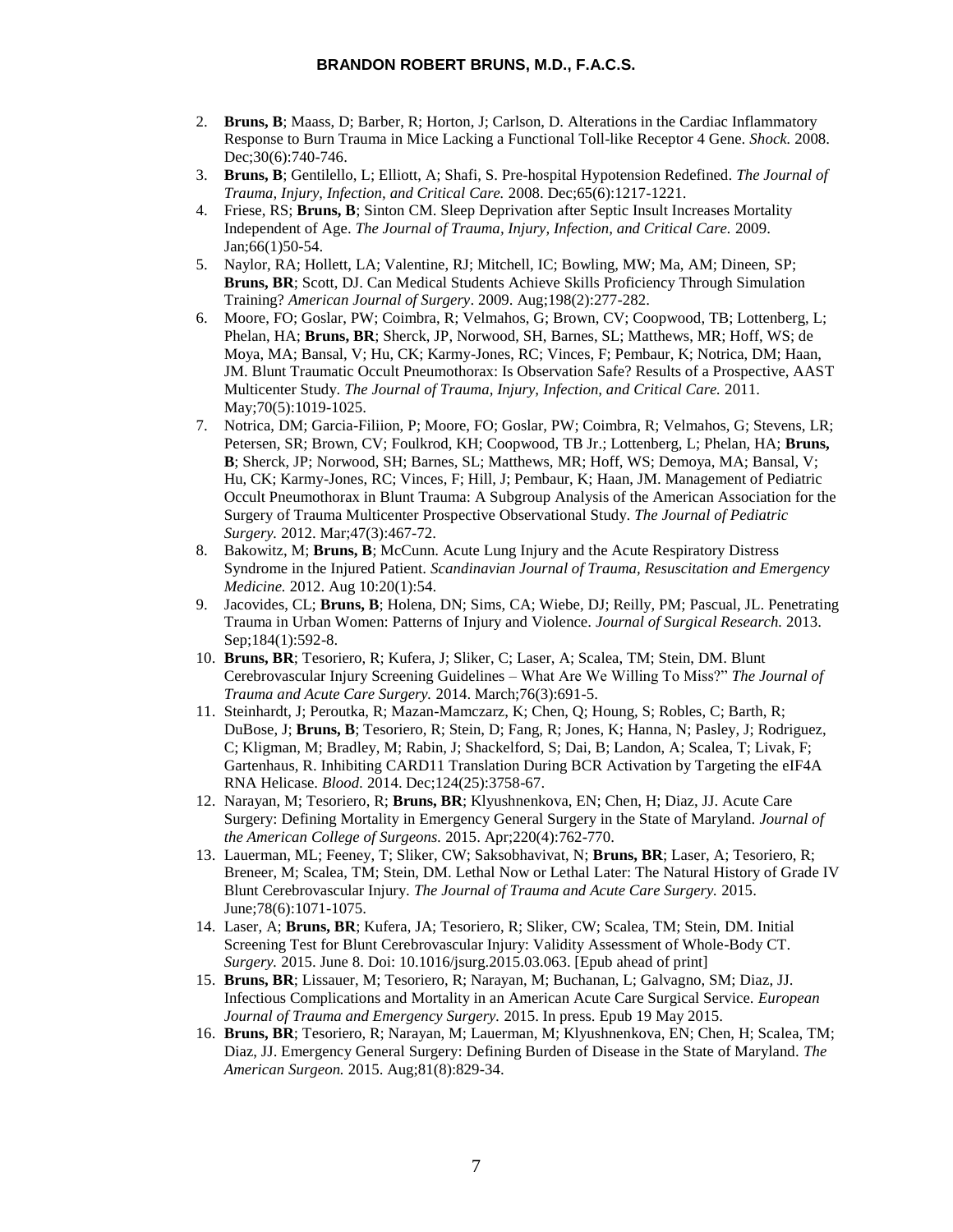- 17. **Bruns, BR**; DuBose, J; Pasley, J; Kheirbek, T; Chouliaras, K; Riggle, A; Frank, KM; Phelan, HA; Holena, D; Inaba, K; Diaz, J; Scalea, TM. Loop versus End Colostomy Reversal: Has Anything Changed? European Journal of Trauma and Emergency Surgery. 2015. Oct;41(5):539-43.
- 18. **Bruns, BR**; Diaz, JJ. Early and Persistent Hemothorax and Pneumothorax. *Current Trauma Reports*. 2015. Dec;1(4):251-256.
- 19. O'Meara, L; Ahmad, SB; Glaser, J; Diaz, JJ; **Bruns, BR**. Outcomes of Primary Fascial Closure after Open Abdomen for Non-Trauma Emergency General Surgery. *American Journal of Surgery*. 2015. Dec;210(6):1126-31.
- 20. **Bruns, BR**; Kozar, RA. Feeding the Post-operative Patient on Vasopressor Support. *Nutrition in Clinical Practice.* 2016. Feb;31(1):14-7.
- 21. Cook, A; Bellal, J; Inaba, K; Nakonezny, P; **Bruns, B**; Kerby, J; Brasel, K; Wolv, S; Cuschieri, J; Paulk, E; Rhodes, R; Brakenridge, S; Phelan, H. Multicenter External Validation of the Geriatric Trauma Outcome Score: The Prognostic Assessment of Life and Limitations after Trauma in the Elderly [PALLIATE] Study. *The Journal of Trauma and Acute Care Surgery*. 2016. Feb;80(2):204-9.
- 22. **Bruns, BR**; Ahmad, SB; O'Meara, L; Tesoriero, R; Lauerman, M; Klyushnenkova, E; Kozar, R; Scalea, TM; Diaz, JJ. Non-Trauma Open Abdomens: A Prospective Observational Study. *The Journal of Trauma and Acute Care Surgery.* 2016. Apr;80(4):631-6.
- 23. Ferrada, P; Patel, M; Poylin, V; **Bruns, BR**; Leichtle, S; Wydo, S; Sultan, S; Haut, E; Robinson, B. Surgery or Stenting for Colonic Obstruction: A Practice Management Guideline for the Eastern Association for the Surgery of Trauma. The Journal of Trauma and Acute Care Surgery. 2016. Apr;80(4):659-4.
- 24. **Bruns, BR**; Tesoriero, RB; Narayan, M; O'Meara, L; Lauerman, MH; Eaton, B; Scalea, TM; Diaz, JJ. Acute Care Surgery and Emergency General Surgery: Addition by Subtraction. *The Journal of Trauma and Acute Care Surgery.* 2016 Jul;81(1):131-6.
- 25. Narayan, M; Tesoriero, R; **Bruns, BR**, Klyushnenkova, EN; Chen, H; Diaz, JJ. Acute Care Surgery: Defining the Economic Burden of Emergency General Surgery. *The Journal of the American College of Surgeons.* 2016. Apr;222(4)6919.
- 26. Lauerman, MH; Dubose, J; Cunningham, K; **Bruns, B**; Bradley, M; Diaz, J; Scalea, T, Stein, D. Delayed Interventions and Mortality in Trauma Damage Control Laparotomy. *Surgery.* 2016 Dec;160(6):1568-1575.
- 27. Laser, A; **Bruns, BR**; Kufera, J; Kim, A; Feeney, RB; Tesoriero, RB; Lauerman, MH; Sliker, CW; Scalea, TM; Stein, DM. Long-term Follow-up of Blunt Cerebrovascular Injuries: Does Time Heal all Wounds? *The Journal of Trauma and Acute Care Surgery.* 2016 Dec;81(6):1063-1069.
- 28. Tesoriero, R; **Bruns, BR**; Narayan, M; Dubose, J; Guliani, S; Brenner, M; Stein, D; Scalea, T. Angiographic Embolization for Hemorrhage Following Pelvic Fracture: Is it "Time" for a Paradigm Shift? *The Journal of Trauma and Acute Care Surgery.* 2017 Jan;82(1):18-26.
- 29. **Bruns BR**; Morris DM; Zielinski M; Mowery NT; Miller PR; Arnold K; Phelan HA; Murry J; Turay D; Fam J; Oh JS; Gunter OL; Enniss T; Love JK; Skarupa D; Benns M; Fathalizadeh, A; Leung PS; Carrick MM; Jewett B; Sakran J; O'Meara L; Herrera AV; Scalea TM; Diaz JJ. Stapled Versus Handsewn: A Prospective Emergency Surgery Study (SHAPES) – An AAST Multi-Institutional Study. *The Journal of Trauma and Acute Care Surgery*. 2017 Mar;82(3):435-443.
- 30. Madni TD, Ekeh AP, Brakenridge SC, Brasel KJ, Joseph B, Inaba K, **Bruns BR**, Kerby JD, Cushcieri J, Mohler MJ, Nakonezny PA, Imran J, Wolf SE, Paulk ME, Rhodes RL, Phelan HA.. A Comparison of Prognosis Calculators for Geriatric Trauma: A P.A.L.L.I.A.T.E. Consortium Study. *The Journal of Trauma and Acute Care Surgery.* 2017 Jul;83(1)90-96.
- 31. Ferrada P; Callcut R; Zielinski MD; **Bruns B**; Yeh DD; Zakrison TL; Meizoso JP; Sarani B; Catalano RD; Kim P; Plant V; Pasley A; Dultz LA; Choudhry AJ; Haut ER. Loop Ileostomy vs Total Colectomy as Surgical Treatment for Clostridium Dificile Associated Disease: An East Multicenter Trial. *The Journal of Trauma and Acute Care Surgery.* 2017 Jul;83(1):36-40.
- 32. Mowery NT; **Bruns BR**; MacNew H; Agrawal S; Enniss T; Khan M; Guo WA; Cannon JW; Lissauer M; Duane TM; Hildreth AN; Pappas P; Gries L; Kaiser M; Robinson B. Surgical Management of Pancreatic Necrosis: A Practice Management Guideline from the Eastern Association for the Surgery of Trauma. *The Journal of Trauma and Acute Care Surgery.* 2017 Aug;83(2):316-327.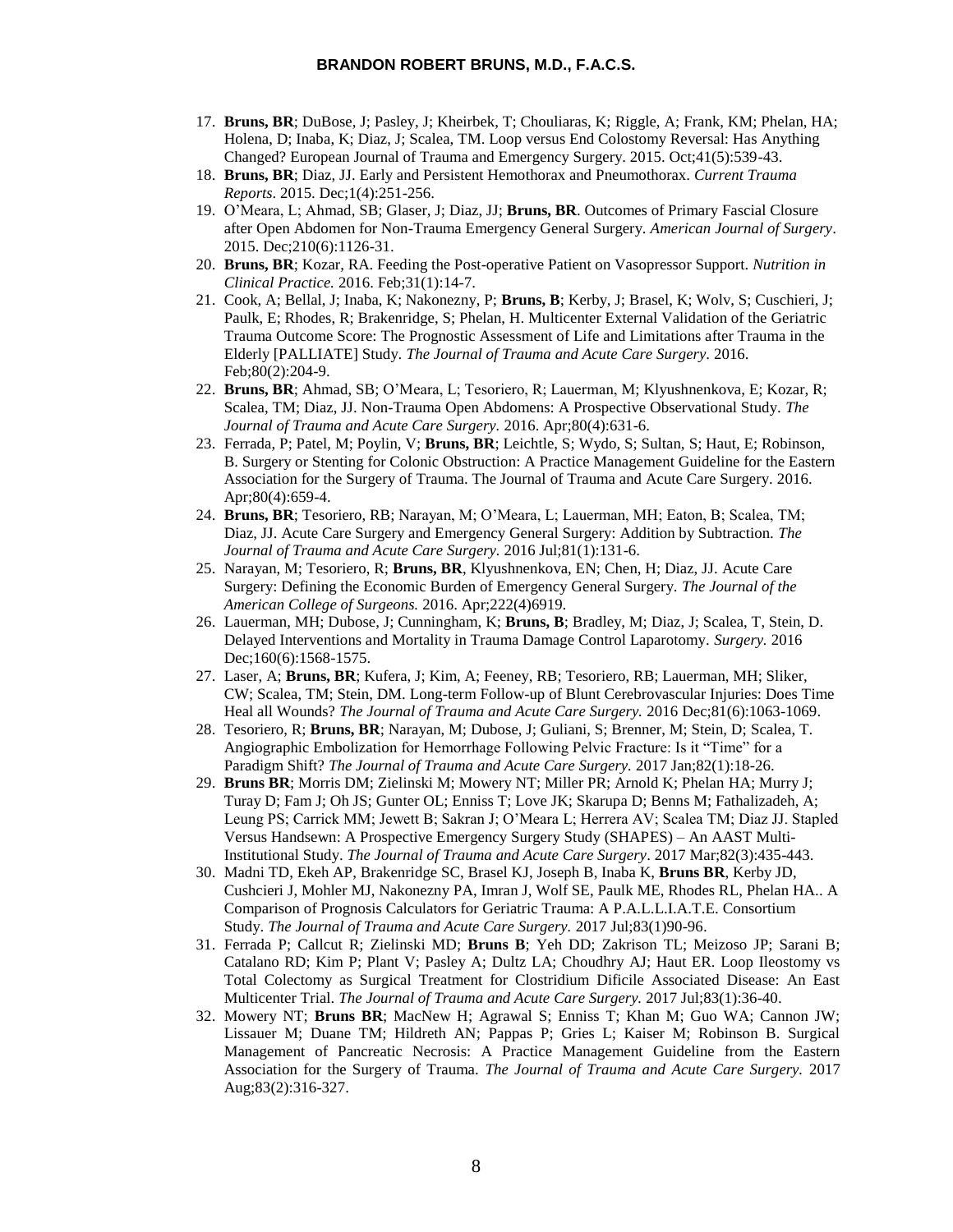- 33. Cook, AC; Joseph, B; Mohler, MJ; Inaba, K; **Bruns, BR**; Nakonezny, PA, Kerby, JD; Brasel, KJ; Wolf, SE; Cuschieri, J; Paulk, ME; Rhodes, RL; Brakenridge, SC; Ekeh, AP, Phelan, HA. Validation of a Geriatric Trauma Prognosis Calculator: A P.A.L.Li.A.T.E. Consortium Study. *The Journal of the American Geriatric Society.* 2017 Oct;65(10):2302-2307.
- 34. Haddad NH; **Bruns BR**; Enniss TM; Turay D; Sakran JV; Fathalizadeh A; Arnold K; Murry JS; Carrick MM; Lauerman MH; Zielinski MD. Perioperative Use of Nonsteroidal Anti-Inflammatory Drugs and the Risk of Anastomotic Failure in Emergency General Surgery. *The Journal of Trauma and Acute Care Surgery.* 2017 Oct;83(4):657-661.
- 35. Brown CV, Teixeira PG, Furay E, Sharpe JP, Musonza T, Holcomb J, Bui E, **Bruns BR**, Hopper A, Truitt MS, Cothren CC, Schellenberg M, Sava J, VanHorn J. Contemporary Management of Rectal Injuries at Level 1 Trauma Centers: The Results of an American Association for the Surgery of Trauma Multi-Institutional Study. *The Journal of Trauma and Acute Care Surgery.*  2018 Feb;84(2):225-233.
- 36. Hernandez MC, **Bruns BR**, Lauerman M, Haddad NN, Aho JM, Zielinski MD, Morris DS, Phelan H, Diaz JJ, Scalea TM, Enniss T, Turay D, Carrick MM, Fam J, Oh JS. RESHAPES: Increasing AAST Anatomic Severity Grade Influences Bowel Anastomosis Type. *The Journal of Trauma and Acute Care Surgery.* 2018 Jun;84(6)855-863.
- 37. Cunningham HB, Scielzo SA, Nakonezny PA, **Bruns BR**, Brasel KJ, Inaba K, Brakenridge SC, Kerby JD, Joseph BA, Mohler MJ, Cuschieri J, Paulk ME, Ekeh AP, Madni TD, Taveras LR, Imran JB, Wolf SE, Phelan HA. Burn Surgeon and Palliative Care Physician Attitudes Regarding Goals of Care Delineation for Burned Geriatric Patients. *Journal of Burn Care and Research.*  2018 Oct 23;29(6)1000-1005.
- 38. Nahmias J, Grigorian A, Brakenridge S, Jawa RS, Holena DN, Agapian JV, **Bruns B**, Chestovich PJ, Chung B, Nguyen J, Schulman CI, Staudenmayer K, Dixon R, Smith JW, Bernard A, Pascual JL. Variations in Institutional Review Board Processes and Consent Requirements for Trauma Research: An EAST Multicenter Study. *Trauma Surgery and Acute Care Open*. 2018 May 30;3(1)e000176.
- 39. Hansraj N, Pasley AM, Pasley JD, Harris DG, Diaz JJ, **Bruns BR**. "Second-Look" Laparotomy: Warranted, or Contributor to Excessive Open Abdomens. *The European Journal of Trauma and Emergency Surgery*. 2018 June 9 [Epub ahead of print].
- 40. Trust MD, Veith J, Brown CVR, Sharpe JP, Musonza T, Holcomb J, Bui E, **Bruns B**, Andrew Hopper H, Truitt M, Burlew C, Schellenberg M, Sava J, John Vanhorn, Eastridge B, Cross AM, Vasak R, Vercuysse G, Curtis EE, Haan J, Coimbra R, Bohan P, Gale S, Bendix PG; AAST Contemporary Management of Rectal Injuries Group. Traumatic rectal injuries: Is the combination of computed tomography and rigid proctoscopy sufficient? *The Journal of Trauma and Acute Care Surgery.* 2018 Dec;85(6):1033-1037.
- 41. Eaton B, Hessler L, O'meara L, Herrera A, Tesoriero R, Diaz J, **Bruns B**. The Impact of Advanced Practice Providers on the Surgical Resident Experience: Agree to Disagree? *The American Journal of Surgery.* 2019 Jun;217(6)1107-1111.
- 42. Lauerman MH, Irizarry K, Sliker C, **Bruns BR**, Tesoriero R, Scalea TM, Stein DM. Influence of luminal stenosis in aneurysmal and non-aneurysmal blunt cerebrovascular injury. *Injury.* 2019 Jan;50(1):149-155.
- 43. Lauerman MH, Raithel M, Kufera J, Shanmuganathan K, **Bruns BR**, Scalea TM, Stein DM. Comparison of individual and composite radiographic markers of frailty in trauma. *Injury.* 2019 Jan;50(1):131-136.
- 44. Cunningham HB, Scielzo SO, Nakonezny PA, **Bruns BR**, Brasel KJ, Inaba K, Brakenridge SC, Kerby JD, Joseph BA, Mohler MJ, Cuschieri J, Paulk ME, Ekeh AP, Madni TD, Taveras LR, Imran JB, Wolf SE, Phelan HA. Trauma Surgeon and Palliative Care Physician Attitudes Regarding Goals-of-Care Delineation for Injured Geriatric Patients. *American Journal of Hospice and Palliative Care.* 2019 Aug;36(8)669-674.
- 45. Frazee R, Regner J, Truitt MS, Agrawal V, Swope M, Burlew CC, Dissanaike S, Vangipurum D, **Bruns B**, O'Meara L, Stivers J, Kwok A, Grover BT, Kothari SN, Cibari C, Dunn J, McIntyre RC Jr, Wright F, Scherer EP, Crane C, Schroeppel TJ, Callaghan E, Gordy S, Todd R. The Southwestern Surgical Congress Multi-Center Trial on Suspected Common Duct Stones. *The American Surgeon.* 2019 Jun;217(6):1006-1009.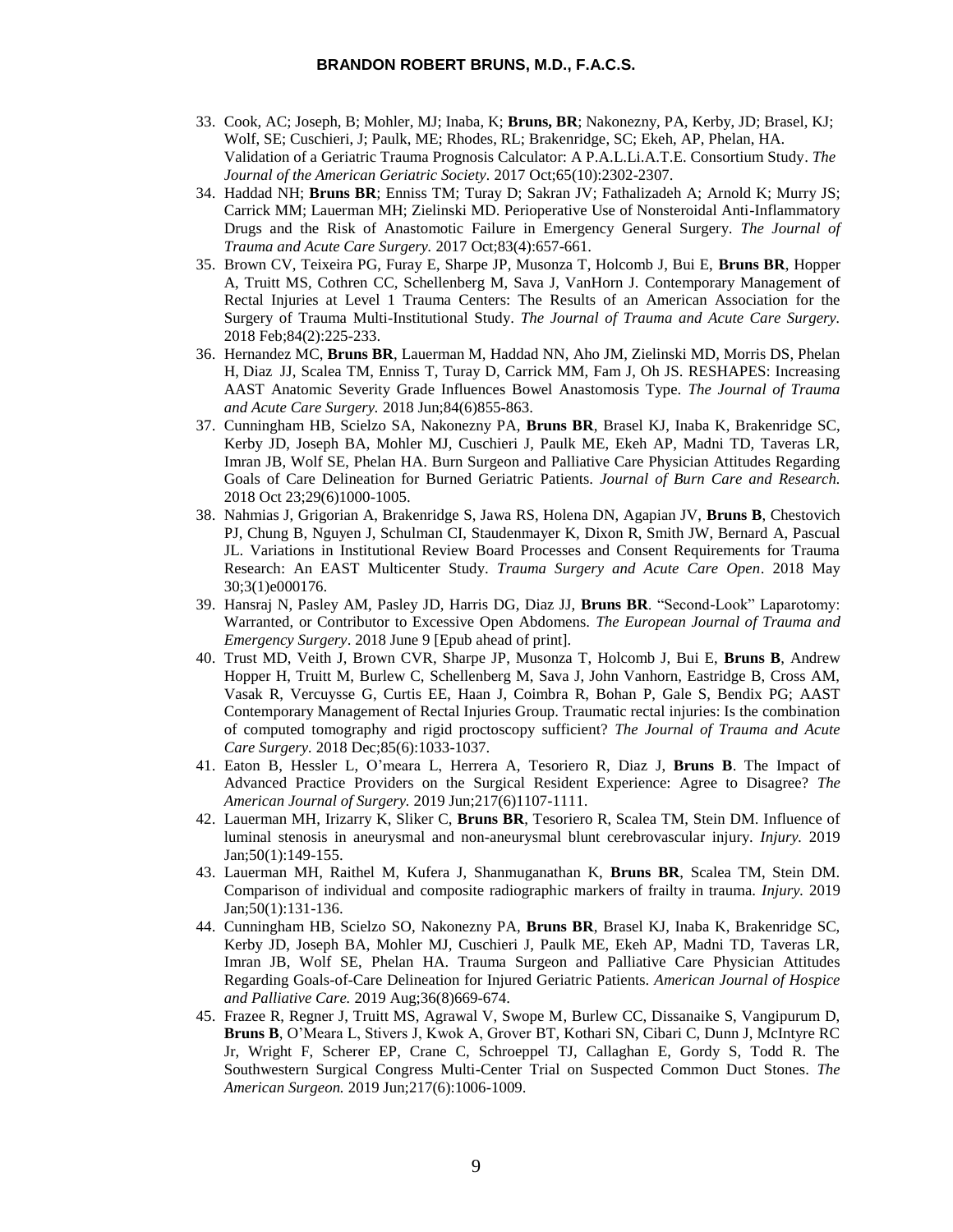- 46. Lauerman M, Herrera AV, Albrecht JS, Smith GS, Chen HH, **Bruns BR**, Tesoriero RB, Scalea TM, Diaz JJ. Inter-Hospital Transfers with Wide Variability in Emergency General Surgery. *The American Surgeon*. 2019 Jun 1;85(6)595-600.
- 47. Lauerman MH, Herrera AV, Albrecht JS, Chen HH, **Bruns BR**, Tesoriero RB, Scalea TM, Diaz JJ. Percentage of Mortal Encounters Transferred in Emergency General Surgery. *Journal of Surgical Research.* 2019 Nov;243:391-398.
- 48. Osterberg EC, Veith J, Brown CVR, Sharpe JP, Musonza T, Holcomb JB, Bui E, **Bruns B**, Hopper HA, Truitt M, Burlew CC, Schellenberg M, Sava J, Van Horn J. Concomitant Bladder and Rectal Injuries: Results from the American Association for the Surgery of Trauma (AAST) Multicenter Rectal Injury Study Group. *The Journal of Trauma and Acute Care Surgery.* 2019 Jul 22. [Epub ahead of print]
- 49. Eaton B, O'Meara L, Herrera AV, Tesoriero R, Diaz J, **Bruns B**. Service-Based Advanced Practice Providers: The Surgeon's Perspective. *The American Surgeon.* 2019 Jul 1;85(7)747-751.
- 50. Alhaj Saleh A, Esquivel EC, Lung JT, Eaton BC, **Bruns BR**, Barmparas G, Margulies DR, Raines A, Bryant C, Crane CE, Scherer EP, Schroeppel TJ, Moskowitz E, Regner J, Frazee R, Campion EM, Bartley M, Mortus J, Ward J, Almekdash MH, Dissanaike. Laparoscopic Omental Patch for Perforated Peptic Ulcer Disease Reduces Length of Stay and Complications Compared to Open Surgery: A SWSC Multicenter Study. *The American Journal of Surgery.* 2019 Dec;218(6):1060- 1064.
- 51. Schellenberg M, Brown CVR, Trust MD, Sharpe JP, Musonza T, Holcomb J, Bui E, **Bruns B**, Hopper HA, Truitt MS, Burlew CC, Inaba K, Sava J, Vanhorn J, Eastridge B, Cross AM, Vasak R, Vercuysse G, Curtis EE, Haan J, Coimbra R, Bohan P, Gale S, Bendix PG. AAST Contemporary Management of Rectal Injuries Study Group. *The Journal of Surgical Research.*  2019 Oct 21 [Epub ahead of print]
- 52. Howley IW, **Bruns BR**, Tesoriero RB, Vesselinov R, Kufera JA, Feliciano DV, Diaz JJ. Statewide Analysis of Peptic Ulcer Disease: As Hospitalizations Decrease, Procedural Volume Remains Steady. *The American Surgeon.* 2019 Sep 1;85(9):1028-1032.

## **Non-Peer Reviewed Journal Articles**

1. **Bruns BR**. Bowel Anastomosis in Acute Care Surgery. *Curr Surg Reports*. 2017 Sep 15.

# **Book Chapters**

- **Bruns, B** and Frankel, H. Always Use a Vertical Incision When Performing a Cricothyroidotomy, In: Avoiding Common ICU Errors, Marcucci, *et al.* ed., Wolters Kluwer/Lippincott Williams & Wilkins, 254-255, 2007.
- 2. **Bruns, B** and Frankel, H. Do Not Attempt to Convert Oliguric to Nonoliguric Renal Failure With Diuretics, In: Avoiding Common ICU Errors, Marcucci, *et al.* ed., Wolters Kluwer/Lippincott Williams & Wilkins, 631-632, 2007.
- 3. **Bruns, B** and Diaz, J. Chapter 24 The management of Enterocutaneous Fistulas, In: Abdominal Wall Reconstruction, Nahabedian and Bhanot*.* Cine-Med Publishing, Inc., 183-190, 2014.
- 4. Scalea, TM and **Bruns, BR**. Surgical Anatomy of Liver, In: Severe Liver Injury, Ivatury. Springer Science+Business Media, 1-8, 2014.
- 5. **Bruns, BR**. Trachea, Bronchus, and Esophagus, In: The Shock Trauma Manual of Operative Techniques, Scalea TM. Springer Science+Business Media, 135-155, 2015.
- 6. **Bruns, B** and Scalea, T. Chapter 22 Trauma and Burns, In: NMS Surgery, Sixth Edition. Wolters Kluwer Health, Inc., 352-361, 2015.
- 7. **Bruns, BR** and Schwab, CW. Intraoperative Strategy: Open Surgical Approach. Emergency General Surgery Course Manual: The Official ESTES/AAST Guide. Springer International Publishing, 3-8, 2016.
- 8. **Bruns, BR** and Scalea, TM. Complex Liver Abscess, In: Complications of Acute Care Surgery, Diaz and Efron ed., Springer International Publishing, 189-197, 2017.
- 9. **Bruns, BR** and Scalea, TM. Neck Injuries, In: Greenfield's Surgery: Scientific Principles & Practice Sixth Edition. Wolters Klumer, 386-393, 2017.
- 10. **Bruns, BR** and Kozar, R. Liver and Biliary Tract, In: Trauma Eighth Edition. McGraw-Hill Education, 551-574, 2017.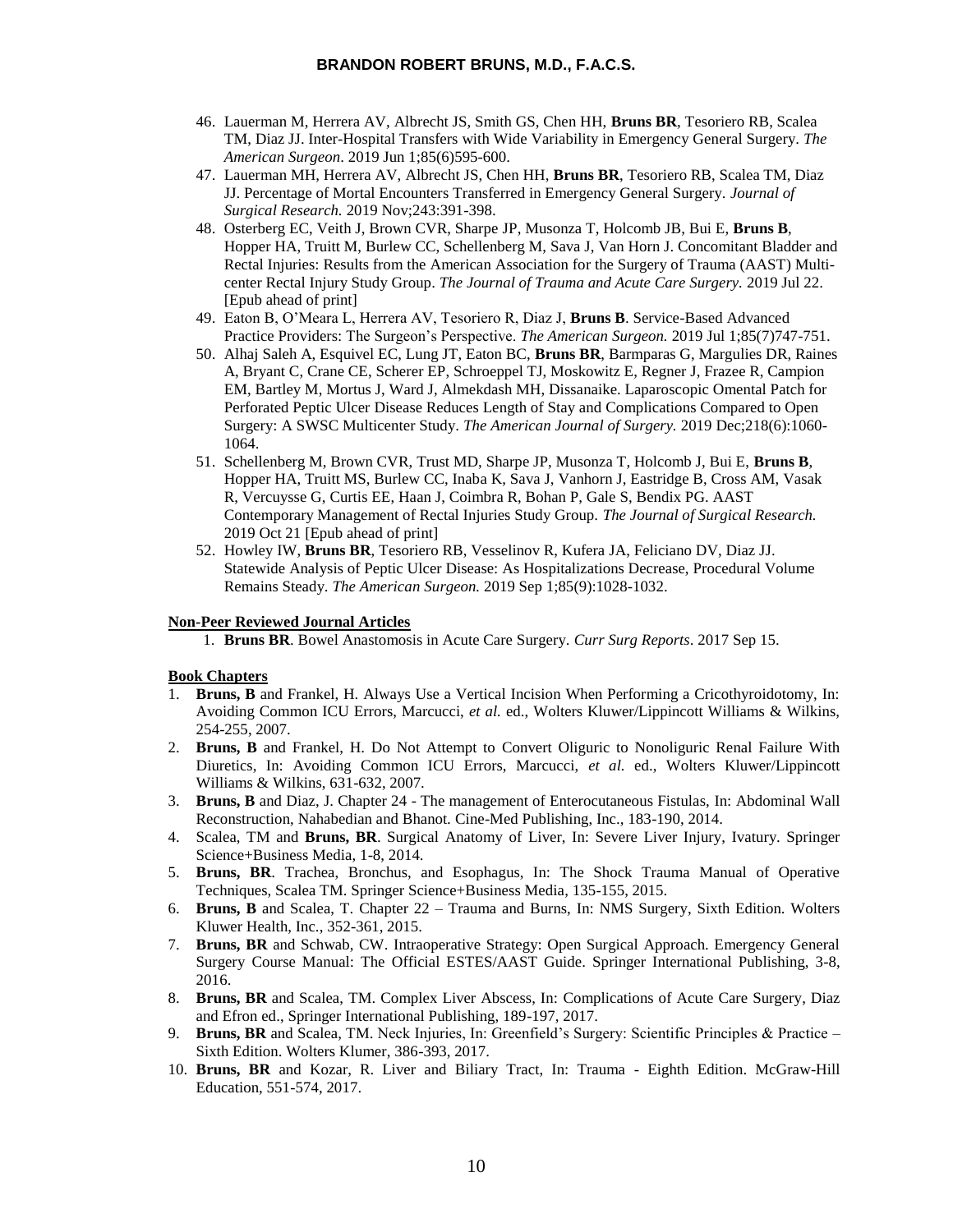- 11. **Bruns, BR** and Stein, DM. Central Nervous System Injuries, In: Critical Care of the Surgical Patient. 2018. Decker Intellectual Properties, Inc. Online.
- 12. **Bruns, BR** and Kozar, R. Liver and Biliary Tract, In: Trauma Ninth Edition. McGraw-Hill Education. Pending publication.
- 13. Moran, BJ and **Bruns, BR**. Preparation, Initial Resuscitation, and Management of the Patient for the Emergency Operation, In: The Trauma Manual: Trauma and Acute Care Surgery – Fifth Edition. Wolters Kluwer, 646-651, 2020.

## **Abstracts**

1. **Bruns, B**; Holena, D; Tolstoi, N; Bal, H; Holtz, K; Schwab, CW. European Society for Trauma and Emergency Surgery, Annual Meeting. Milan, Italy. April, 2011.

 *A Distinct Lack of Contrast in Contrast-Induced Nephropathy.*

2. **Bruns, B**; Holena, D; Pascual, J; Reilly, P; Schwab, CW; Sims, C. American Society for the Surgery of Trauma, Annual Meeting. Chicago, Ill. September, 2011.

 *A Novel Approach to Fascial Closure After Damage Control Laparotomy*.

- 3. Zahoor, B; Scalea, TM; Noorbakhsh, M; **Bruns, B**. Penetrating Cardiac Injury as the Result of Pre-Hospital Needle Decompression. *Heart, Lung, and Circulation.* 2015. Jan;24(1):e69-e72.
- 4. Lauerman, M; Herrera, A; Chen, H; Buchanan, L; **Bruns, B**; Tesoriero, R; Scalea, T; Diaz, J. *Critical Care Med.* 2016 Dec;44(12 Suppl 1): 201.

# **Brief Communications**

1. **Bruns, B**; Allen SR. CT Utilization in Transferred Trauma Patients: Room for Improvement in the Modern Trauma System. *Journal of Surgical Research.* 2012. Dec;178(2):604-606.

# **Invited Speeches**

**Local**

- 1. May 2010. "Damage Control Resuscitation", Grand Rounds; University of Texas Southwestern; Dallas, TX.
- 2. September 2010. "ECMO after Trauma", Critical Care Fellowship Lecture; The University of Pennsylvania; Philadelphia, PA.
- 3. December 2010. "Damage Control Resuscitation", Critical Care Fellowship Lecture; The University of Pennsylvania; Philadelphia, PA.
- 4. February 2011. "Complications of IVC Filters", Critical Care Fellowship Lecture; The University of Pennsylvania; Philadelphia, PA
- 5. November 2011. "Definitive Surgical Trauma Care (DSTC), International Association for Trauma Surgery and Intensive Care; Barcelona, Spain
- 6. December 2012. "Acute Care and Emergency General Surgery at the University of Maryland Medical Center and its Relationship with Nursing", Surgical Nursing Education Forum at The University of Maryland Medical System; Baltimore, MD
- 7. January 2013. "Trauma Case Vignettes", Visiting Professor at the George Washington School of Medicine; Washington, DC
- 8. January 2013. "Acute Care and Emergency General Surgery at the University of Maryland Medical Center and its Relationship with Nursing", Surgical Nursing Education Forum at The University of Maryland Medical System; Baltimore, MD
- 9. March 2013. "Burn Care", University of Maryland Pulmonary Critical Care Grand Rounds; Baltimore, MD
- 10. March 2013. "Venous Thromboembolism", University of Maryland Shock Trauma Acute Care Nursing Annual Educational Day; Baltimore, MD
- 11. May 2013. "Burn Management What the General Surgeon Should Know", University of Maryland Department of Surgery – Grand Rounds; Baltimore, MD
- 12. October 2013. "Venous Thromboembolic Disease", University of Maryland Special Topics in Trauma Surgery; Baltimore, MD
- 13. November 2013. "Severe Skin Injury Diagnosis and Management", University of Maryland Maryland Critical Care Project; Baltimore, MD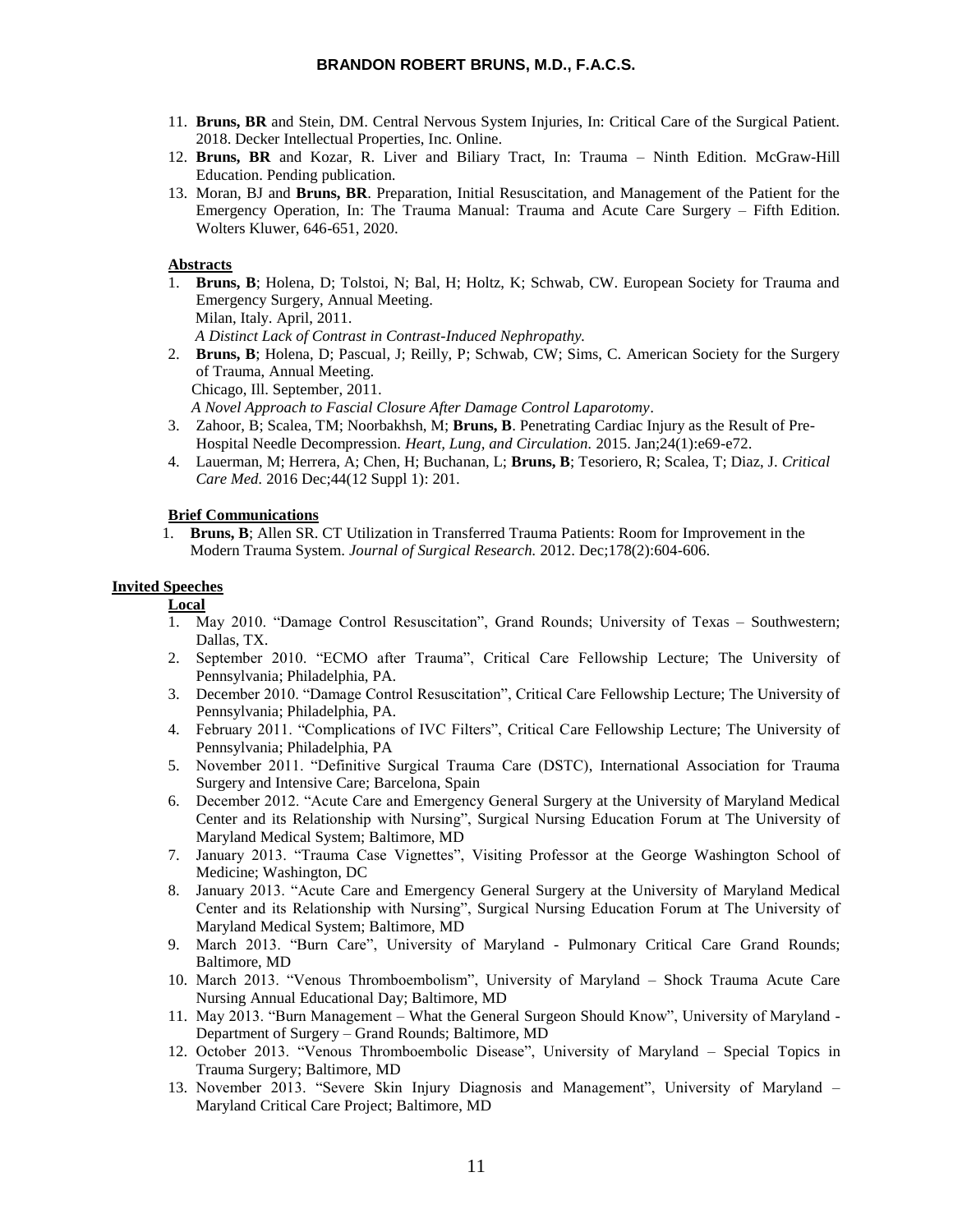- 14. March 2014. "Trauma Resuscitation Strategies 2014", Grand Rounds Western Maryland Health System; Cumberland, MD
- 15. April 2016. "Neck Injuries", Trauma and Radiology The Course 2016. R Adams Cowley Shock Trauma Center; Baltimore, MD.
- 16. January 2017. "Thoracic Trauma: Pearls and Pitfalls", Winterfest Emergency Medical Services 2017; Tilghman Island, Maryland.
- 17. September 2017. "Blunt Chest Wall Trauma and Outcomes", Third Annual Chest Wall Stabilization Couse, R Adams Cowley Shock Trauma Center; Baltimore, MD.
- 18. January 2017. "Stapled Versus Handsewn: A Prospective Emergency Surgery Study (SHAPES) An AAST Multi-Institutional Study', Charles Getz, M.D. Memorial Lectureship and Research Retreat, University of Maryland School of Medicine; Baltimore, MD.
- 19. April 2018. "Neck Injuries", Trauma and Radiology The Course 2018. R Adams Cowley Shock Trauma Center; Baltimore, MD.

# **National**

- 1. October 2016. "Trauma Resuscitation Strategies: Where We Are Going & Where We Have Been", John Peter Smith Sixth Annual Trauma Symposium; Fort Worth, TX.
- 2. October 2017. "Bowel Anastomosis in the Hostile Abdomen", The American College of Surgeons Clinical Congress, Emergency General Surgery Update Course; San Diego, CA.
- 3. July 2018. "Controversial Topics in Trauma Pro REBOA", Parkland Surgical Society, Annual Meeting; Dallas, TX.

# **Proffered Communications**

1. American Association for the Surgery of Trauma; New Orleans, LA Poster Presentation; October 2006 **Bruns, B**; Lindsey, M; Rowe, K; Brown, S; Minei, J; Gentilello, L; Shafi, S. *Hemoglobin Drops Within Minutes of Injury and Predicts Need for an Intervention to Stop Hemorrhage* 2. University of Texas, Southwestern. Surgical Research Forum; Dallas, TX Oral Presentation; June 2007 **Bruns, B**; Maass, D; Horton, J. *Modulation of Cardiac Inflammation and the Toll/Il-1 Pathway Following Burn Injury* 3. Shock Society Annual Meeting; Baltimore, MD Poster Presentation; June 2007 **Bruns, B**; Maass, D; Horton, J. *Modulation of Cardiac Inflammation and the Toll/Il-1 Pathway Following Burn Injury* 4. Trauma Association of Canada; Whistler, BC Oral Presentation; April 2008 **Bruns, B**; Elliot, A; Gentilello, L; Shafi, S. *Pre-Hospital Hypotension Redefined* 5. American Association for the Surgery of Trauma; Maui, HI Oral Presentation; September 2008 Friese, RS; **Bruns, B**; Sinton CM. *Sleep Deprivation After Septic Insult Increases Mortality Independent of Age*. 6. American Association for the Surgery of Trauma, Boston, MA Oral Presentation; September 2010 Moore, FO; Goslar, PW; Coimbra, R; Velmahos, G; Brown, CV; Coopwood, TB; Lottenberg, L; Phelan, HA; **Bruns, BR**; Sherck, JP, Norwood, SH, Barnes, SL; Matthews, MR; Hoff, WS; de Moya, MA; Bansal, V; Hu, CK; Karmy-Jones, RC; Vinces, F; Pembaur, K; Notrica, DM; Haan, JM. *Blunt Traumatic Occult Pneumothorax: Is Observation Safe? Results of a Prospective, AAST Multicenter Study* 7. European Society for Trauma and Emergency Surgery; Milan, Italy Oral Presentation; April 2011 **Bruns, B**; Holena, D; Tolstoi, N; Bal, H; Holtz, K; Schwab, CW. *A Distinct Lack of Contrast in Contrast-Induced Nephropathy* 8. American Association for the Surgery of Trauma; Chicago, Ill Poster Presentation; September 2011

**Bruns, B**; Holena, D; Pascual, J; Reilly, P; Schwab, CW; Sims, C.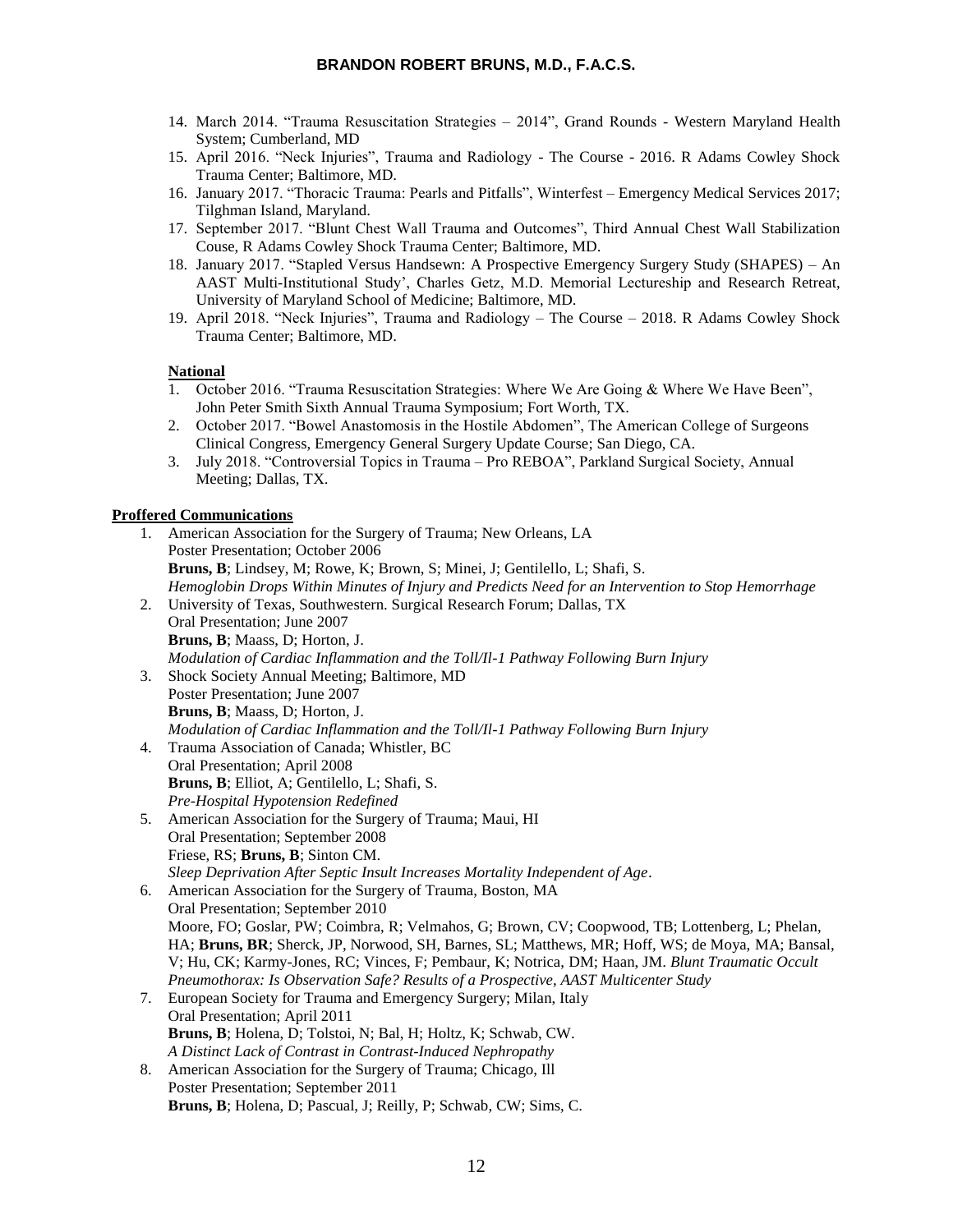*A Novel Approach to Fascial Closure After Damage Control Laparotomy* 9. Academic Surgical Congress; San Diego, CA. Quickshot Presentation; February 2014 **Bruns, BR**; DuBose, J; Pasley, J; Kheirbek, K; Chouliaras, K; Riggle, A; Frank, M; Phelan, H; Holena, D; Inaba, K; Diaz, J; Scalea, T.M. *Morbidity After Loop Versus End Colostomy Reversal: Has Anything Changed?* 10. Surgical Infection Society; Baltimore, MD Poster Presentation; May 2014 **Bruns, BR**; Lissauer, M; Tesoriero, R; Narayan, M; Buchanan, L; Galvagno, S; Diaz, J. *Acute Care Surgery – Infectious Complications and Mortality* 11. American Association for the Surgery of Trauma; Philadelphia, PA Oral Presentation; September 2014 Lauerman, ML; Feeney, T; Sliker, CW; Saksobhavivat, N; **Bruns, BR**; Laser, A; Tesoriero, R; Brenner, M; Scalea, TM; Stein, DM. *Lethal Now or Lethal Later: The Natural History of Grade IV Blunt Cerebrovascular Injury* 12. Australian and New Zealand Society of Cardiac and Thoracic Surgeons; Gold Coast, QLD, AU Poster Presentation; November 2014 Zahoor BA, Scalea TM; Noorbakhsh MR; **Bruns BR**. *Penetrating Cardiac Injury as the Result of Pre-hospital Needle Decompression.* 13. Southern Surgical Association; The Breakers, FL Oral Presentation; December 2014 Narayan, M; Tesoriero, R; **Bruns, BR**; Klyushnenkova, E.N.;Chen, H; Diaz, JJ. *Acute Care Surgery: Defining Mortality in Emergency Surgery in the State of Maryland* 14. Academic Surgical Congress; Las Vegas, NV Quickshot Presentation; February 2015 Ahmad, S; O'Meara, L; Klyushnenkova, E; Scalea, TM; Diaz, J; **Bruns, BR**. *Prospective Analysis of Mortality in Non-Trauma Patients Managed with an Open Abdomen.* 15. Academic Surgical Congress; Las Vegas NV Quickshot Presentation; February 2015 Laser, A; **Bruns, BR**; Kufera, JA; Tesoriero, R; Sliker, CW; Scalea, TM; Stein, DM. *Initial Screening Test for Blunt Cerebrovascular Injury: Validity Assessment of Whole-Body CT.* 16. Southeastern Surgical Congress; Chatanooga, TN Poster Presentation; February 2015 **Bruns, BR**; Tesoriero, R; Naryan, M; Lauerman, M; Klyushnenkova, EN; Chen, H; Scalea, TM; Diaz, JJ. *Emergency General Surgery: Defining Burden of Disease in the State of Maryland.* 17. Surgical Infection Society; Westlake Village, CA Poster Presentation; April 2015 Patel, Z; Heil, E; Magarakis, M; Klyushnenkova, E; Leekha, S; **Bruns, B**; Tesoriero, R; Diaz, J. *Time to Onset of Bacterial versus Fungal Infectious Complications in Acute Pancreatitis.* 18. American Association for the Surgery of Trauma; Las Vegas, NV Oral Presentation; September 2015 Cook, A; Bellal, J; Inaba, K; Nakonezny, P; **Bruns, B**; Kerby, J; Brasel, K; Wolv, S; Cuschieri, J; Paulk, E; Rhodes, R; Brakenridge, S; Phelan, H. *Multicenter External Validation of the Geriatric Trauma Outcome Score: The Prognostic Assessment of Life and Limitations after Trauma in the Elderly [PALLIATE] Study.* 19. American Association for the Surgery of Trauma; Las Vegas, NV Oral Presentation; September 2015 Tesoriero, R; **Bruns, B**; Narayan, M; Dubose, J; Guliani, S; Brenner, M; Stein, D; Scalea, T. *Angiographic Embolization for Hemorrhage Following Pelvic Fracture: Is it "Time" for a Paradigm Shift?* 20. Eastern Association for the Surgery of Trauma; San Antonio, TX Oral Presentation; January 2016 **Bruns, B**; Tesoriero, RB; Narayan, M; O'Meara, L; Lauerman, MH; Eaton, B; Scalea, TM; Diaz, JJ. *Acute Care Surgery and Emergency General Surgery: Addition by Subtraction.* 21. Academic Surgical Congress; Jacksonville, FL

Quickshot Presentation; February 2016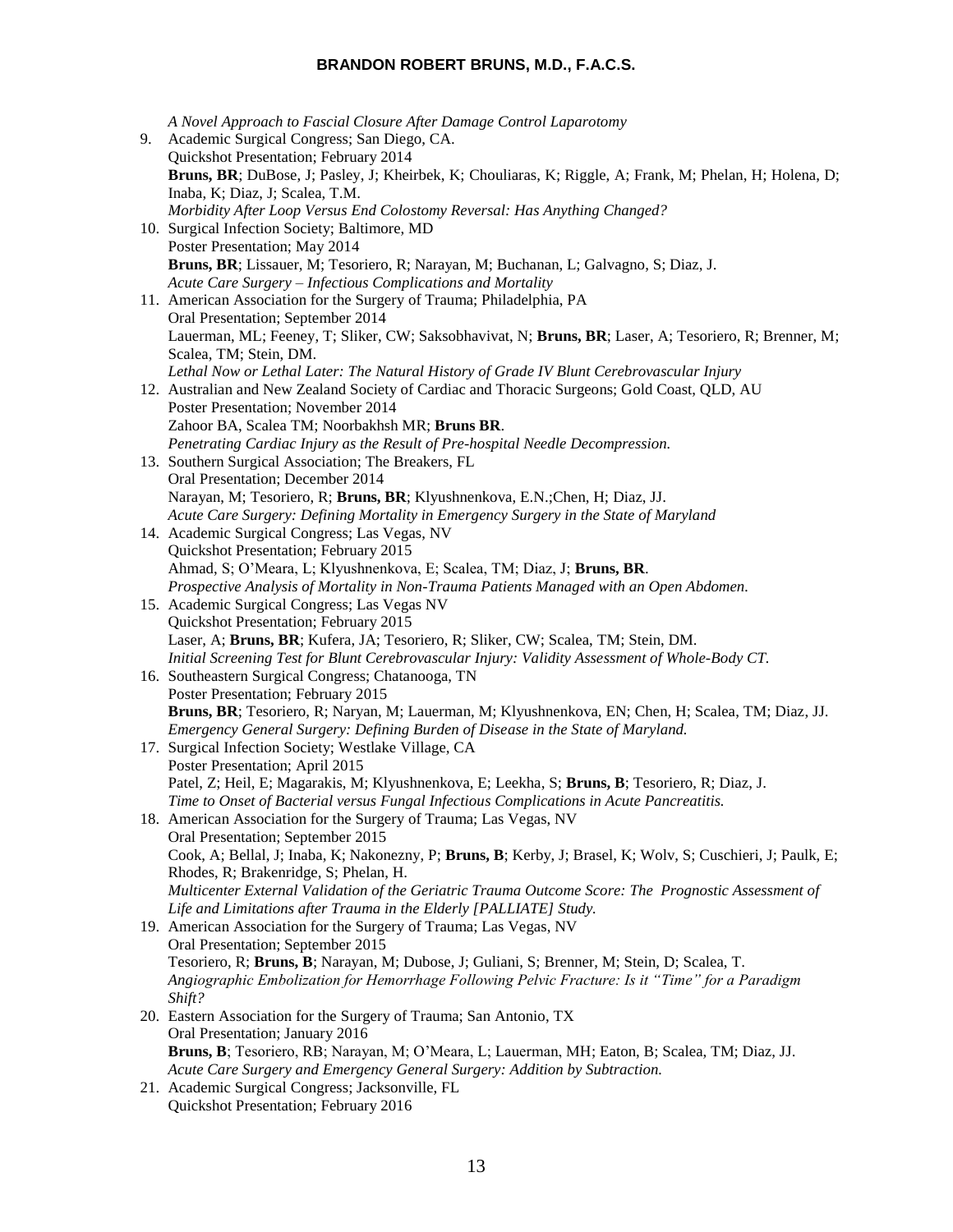Magarakis, M; Vranis, NM; Sivaraman, S; **Bruns, BR**; Tesoriero, RB; Klyushnenkova, E; Diaz, JJ. *Predicting the Need for Surgical Intervention in Acute Pancreatitis.* 22. Western Trauma Association; Squaw Valley, CA Oral Presentation; March 2016 Laser, A; **Bruns, BR**; Kufera, J; Kim, A; Feeney, T; Tesoriero, R; Lauerman, M; Sliker, C; Scalea, T; Stein, DM. *Natural History of Blunt Cerebrovascular Injuries: Progression and Resolution by Grade.* 23. Southeastern Surgical Congress; Atlanta, GA Poster Presentation; February 2016 Sivaraman, S; Magarakis, M; Vranis, NM; Tesoriero, R; **Bruns, B**; Narayan, M; Lauerman, M; Diaz, J. *Acute Care Surgery: Redefining Management of the Pancreatic Pseudocyst.* 24. American Geriatrics Society Annual Scientific Meeting; Long Beach, CA Presidential Poster Session Presentation; May 2016 Cook, A; Joseph, B; Mohler, MJ; Inaba, K; **Bruns, BR**; Nakonezny, PA, Kerby, JD; Brasel, KJ; Wolf, SE; Cuschieri, J; Paulk, ME; Rhodes, RL; Brakenridge, SC; Ekeh, AP, Phelan, HA. *Multicenter Validation of a Prognosis Calculator Predicting Discharge Disposition After Geriatric Trauma: A PALLIATE Consortium Study.* 25. Surgical Infection Society Annual Meeting; Palm Beach, FL Poster Presentation; May 2016 Tesoriero, R; **Bruns, B**; Herrera, A; Lauerman, M; Chen, H; Diaz, JJ. *Emergency General Surgery: Causes of Death in the State of Maryland* 26. American Association for the Surgery of Trauma; Kona, HI Oral Presentation; September 2016 **Bruns BR**, Morris DS, Ennis TM, Fathalizadeh A, Sakran J, Arnold K, Mowery NM, Turay D, Murry J, Gunter OL, Love JD, Carrick M, Skarupa D, Herrera A, Diaz JJ. *Stapled Versus Handsewn: A Prospective Emergency Surgery Study* 27. Eastern Association for the Surgery of Trauma; Hollywood, FL Oral Presentation; January 2017 Madrin T, Ekeh AP, Brakenridge SC, Brasel K, Joseph B, Inaba K, **Bruns B**, Kerby JD, Cushcieri J, Mohler J, Nakonezny P, Imran J, Wolf SE, Paulk E, Rhodes R, Phelan HA. *A Comparison of Prognosis Calculators for Geriatric Trauma: A P.A.L.L.I.A.T.E. Consortium Study* 28. Eastern Association for the Surgery of Trauma; Hollywood, FL Oral Presentation; January 2017 Ferrada P, Callcut R, Zielinski MD, **Bruns B**, Yeh DD, Zakrison TL, Meizoso JP, Sarani B, Luo-Owen X, Kim P, Plant V, Haut ER. *Diverting Loop Ileostomy vs. Total Colectomy as Surgical Treatment for Clostridium Difficile Associated Disease: An EAST Multicenter Trial* 29. Eastern Association for the Surgery of Trauma; Hollywood, FL Quick Shot Presentation; January 2017 Haddad NN, **Bruns B**, Lauerman MH, Turay D, Sakran JV, Fathalizadeh A, Arnold K, Murry JS, Carrick MM, Morris DS, Zielinski MD. *Perioperative Use of Nonsteroidal Anti-Inflammatory Drugs and the Risk for Anastomotic Failure in Emergency General Surgery.* 30. American Association for the Surgery of Trauma; Baltimore, MD Oral Presentation; September 2017 Brown CV, Teixeira PG, Furay E, Sharpe JP, Musonza T, Holcomb J, Bui E, **Bruns BR**, Hopper A, Truitt MS, Cothren CC, Schellenberg M, Sava J, VanHorn J. *Contemporary Management of Rectal Injuries at Level 1 Trauma Centers: The Results of an AAST Multi-Institutional Study.* 31. American Association for the Surgery of Trauma; Baltimore, MD Oral Presentation; September 2017 Hernandez MC, **Bruns BR**, Lauerman M, Haddad NN, Aho JM, Zielinski MD, Morris DS, Phelan H, Diaz JJ, Scalea TM, Enniss T, Turay D, Carrick MM, Fam J, Oh JS. *RESHAPES: Increasing AAST Anatomic Severity Grade Influences Bowel Anastomosis Type.*

32. Annual Meeting of the International Society for Traumatic Stress Studies; Chicago, IL Poster Presentation; November 2017